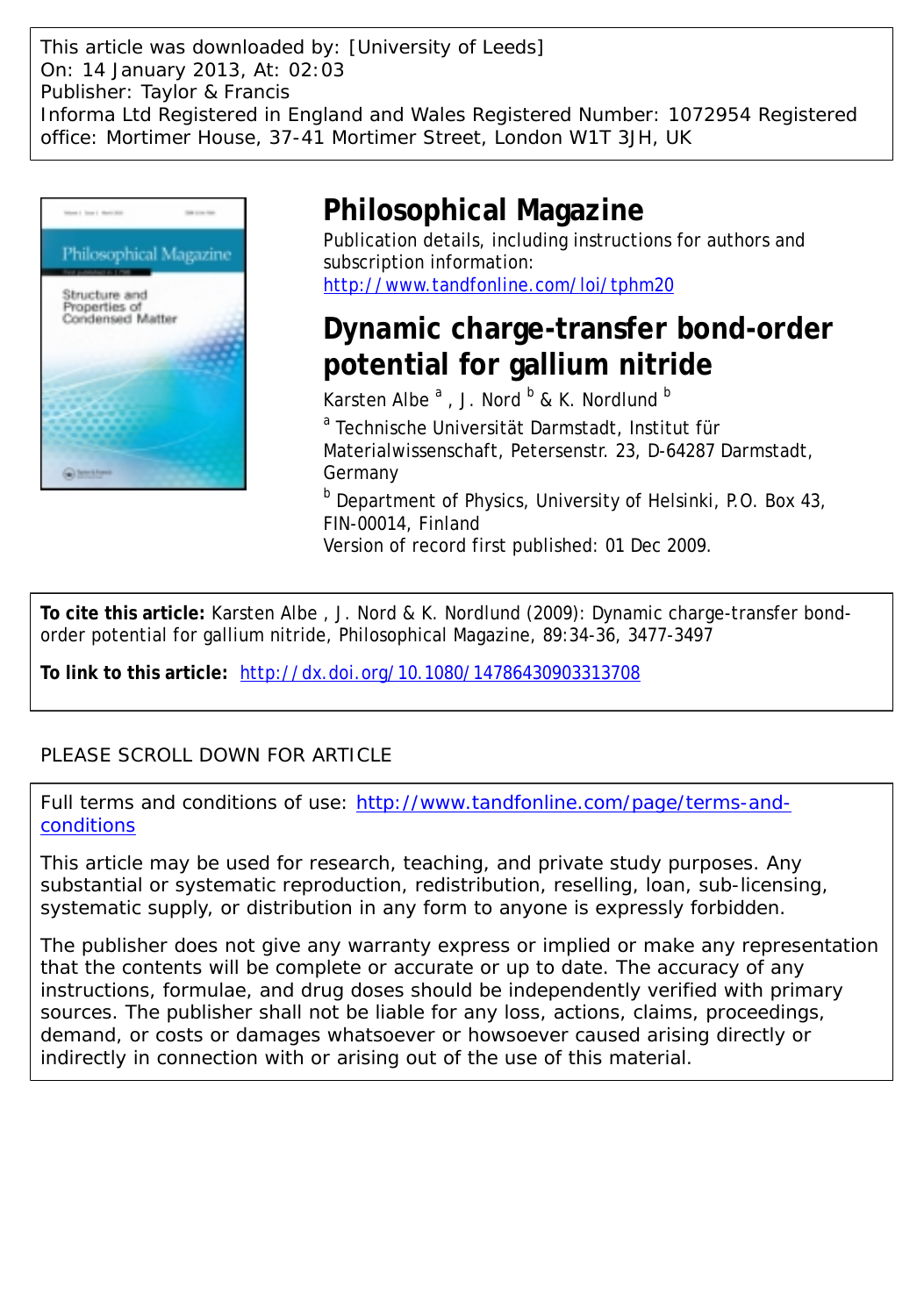

# Dynamic charge-transfer bond-order potential for gallium nitride

Karsten Albe<sup>a\*</sup>, J. Nord<sup>b</sup> and K. Nordlund<sup>b</sup>

<sup>a</sup>Technische Universität Darmstadt, Institut für Materialwissenschaft, Petersenstr. 23, D-64287 Darmstadt, Germany; <sup>b</sup>Department of Physics, University of Helsinki, P.O. Box 43, FIN-00014, Finland

(Received 31 May 2009; final version received 4 September 2009)

We present an analytical interatomic potential for gallium nitride which is based on a new environment-dependent dynamic charge-transfer model. The model consists of a short-ranged bond-order potential that accounts for covalent/metallic interactions and an ionic Coulomb potential with effective point charges that are dynamically adjusted. In contrast to established models, these point charges are distance-dependent and vary with the number and type of nearest neighbour atoms. The basic concepts stem from the idea of bond charges. We assume pairwise symmetric charge transfer between atoms of different type forming a bond. Charge contributions of all bonds to an atomic site are weighted and added, yielding the effective charge per atom. Mulliken charges, as obtained from density-functional theory calculations within the local-density approximation, are used for adjusting the parameters and functional form of the potential. The short-range contributions are chosen as angular-dependent many-body bond-order potentials, which can be understood as an extension of a Finnis–Sinclair type potential.

Keywords: computer simulation; ionic compounds; interatomic potential; molecular dynamics

# 1. Introduction

Analytical interatomic potentials are widely used for atomic-scale simulations that involve large systems and long time-scales and therefore cannot be treated by computationally more demanding quantum mechanical methods. For metals, alloys, and semi-conductors, a number of cluster potentials and environment-dependent cluster functionals, such as various bond-order, (modified) embedded-atom or Finnis–Sinclair type potentials, have been developed and successfully applied over the last decades [1]. On the other hand, ionic solids are usually described by potential models based on the assumption of fully ionic models with ionic polarisabilities [2,3] and constant effective charges. In case of semi-ionic systems, these potentials are usually complemented by pair or many-body potentials that account for the shortrange chemical interaction.

Many physical processes in chemistry, biology and materials systems, however, involve charge-transfer processes that depend on the local atomic environments.

\*Corresponding author. Email: albe@mm.tu-darmstadt.de

ISSN 1478–6435 print/ISSN 1478–6443 online © 2009 Taylor & Francis DOI: 10.1080/14786430903313708 http://www.informaworld.com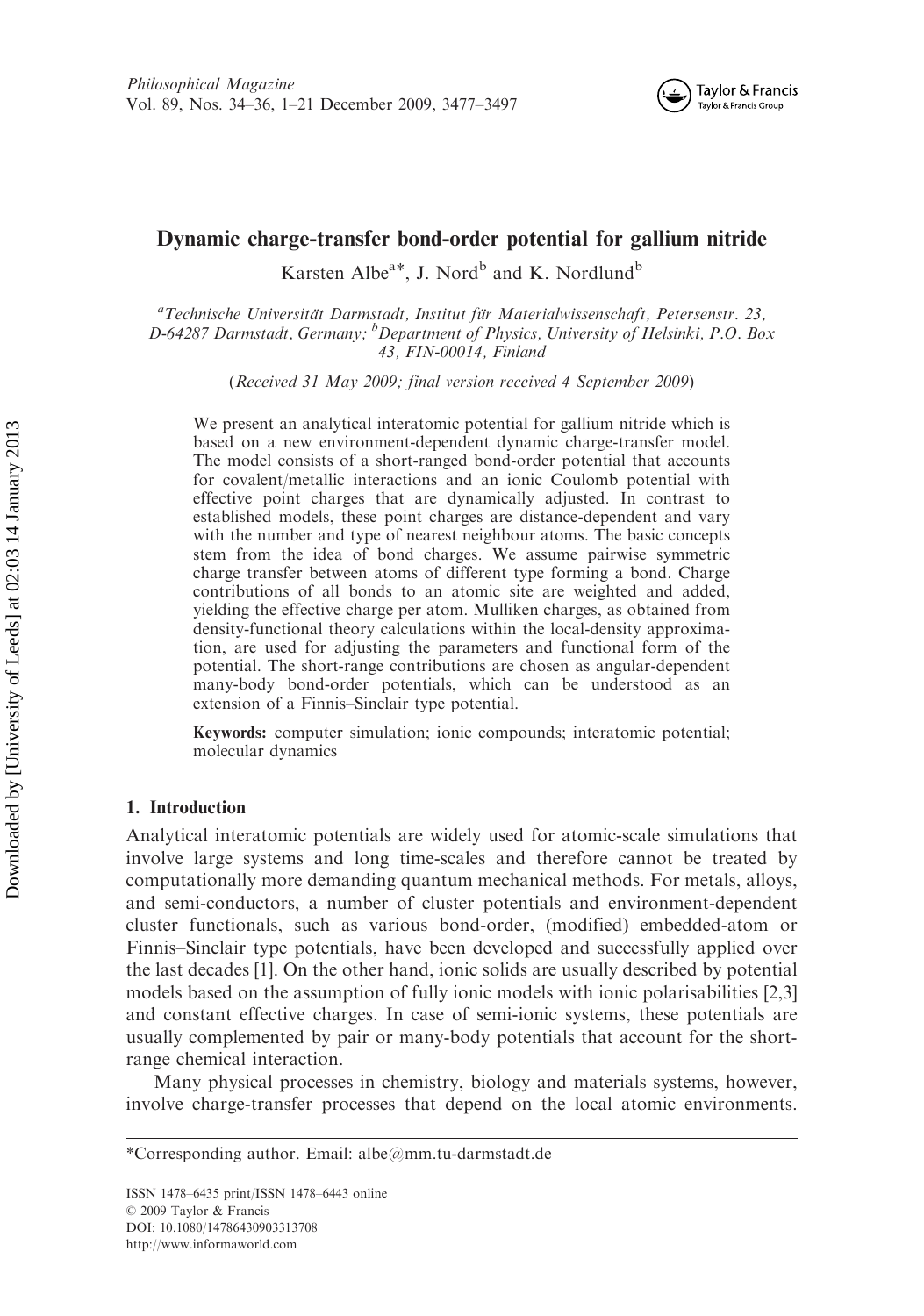If fixed charges are used in simulations, they reflect average or mean field charge values of a particular phase, but cannot respond to variations of the electrostatic fields which arise from atomic movements, phase transitions, variations of oxidation states, chemical reactions, kinetically induced disorder, irradiation effects, etc. Moreover, fixed charge models do not assure charge neutrality, if the composition of the simulated ensemble varies. This can also lead to misinterpretations of the lattice energies, since fully separated atoms stay ionised. Thus, refined concepts are needed for understanding and modelling charge redistribution. In the past, the charge equilibration formalism (QEq), based on the concepts of electronegativity equalisation, self-Coulomb repulsion and Coulomb interaction [4–9], has been the key ingredient of most variable-charge models.

A successful implementation of a charge-dependent energy model for alumina was presented by Streitz and Mintmire [10–12] and also parametrised for titania [13] by combining the QEq method with an embedded-atom potential. Recently, an improved version of this scheme was presented by Zhou et al. [14] which allows us to describe metal oxides consisting of more than one metal element. A variant of the QEq method is also used in the ReaxFF approach, where a core charge with fixed positive amplitude is centred on an atom, and a valence charge described as a Gaussian with negative amplitude is allowed to move off the nuclear centre [15,16]. However, Thomas et al. pointed out that in QEq models complemented by shortrange Morse potentials, shielding effects lead to significantly weaker electrostatic contributions than fixed charge models [17,18]. Since the choice of the short-range terms determines directly the transferability of such potentials, recent attempts have been made to combine the QEq methods with established many-body potentials. Yasuka [19] proposed an empirical approach that combines the Si-Tersoff potential with effective charges as determined from the QEq method and was later adopted for various ionic compounds [20,21]. An extension of the second-moment tight binding approximation (SMTB+QEq) to partly ionic systems has recently been presented for the case of TiO<sub>2</sub> and  $ZrO<sub>2</sub>$  [22] based on the alternating lattice model [23].

A general feature of potentials using the QEq model is that they are computationally demanding in molecular dynamics simulations, since the charges are calculated from an energy minimisation algorithm at every time step. Although effective charges can change as an atom moves, they do not affect the calculation of forces and stresses. This is a very useful feature if the potential model is implemented within a MD code. However, atoms will remain ionic even at separations where they are supposed to return to a neutral state and, as recently pointed out by Zhou and Doty [24], total energy is not conserved in MD-simulations, since the energy minimisation is done without a self-consistent adjustment of the interatomic forces. This can be avoided if alternative functional forms are used that explicitly account for the distance dependence of charge transfer. A phenomenological approach was presented by Alavi et al. [25] for modelling silica. They calculated the effective charges of the Coulomb potential as a linear sum of nearest neighbour contributions using smooth step-functions, and added an empirical pair potential to account for repulsion and covalent interaction. In a similar spirit, Jiang and Brown [26] constructed a potential for the same system, but included three-body terms taken from the silicon potential of Stillinger and Weber [27]. Another analytic charge-transfer scheme was recently proposed by Muralidharan et al., where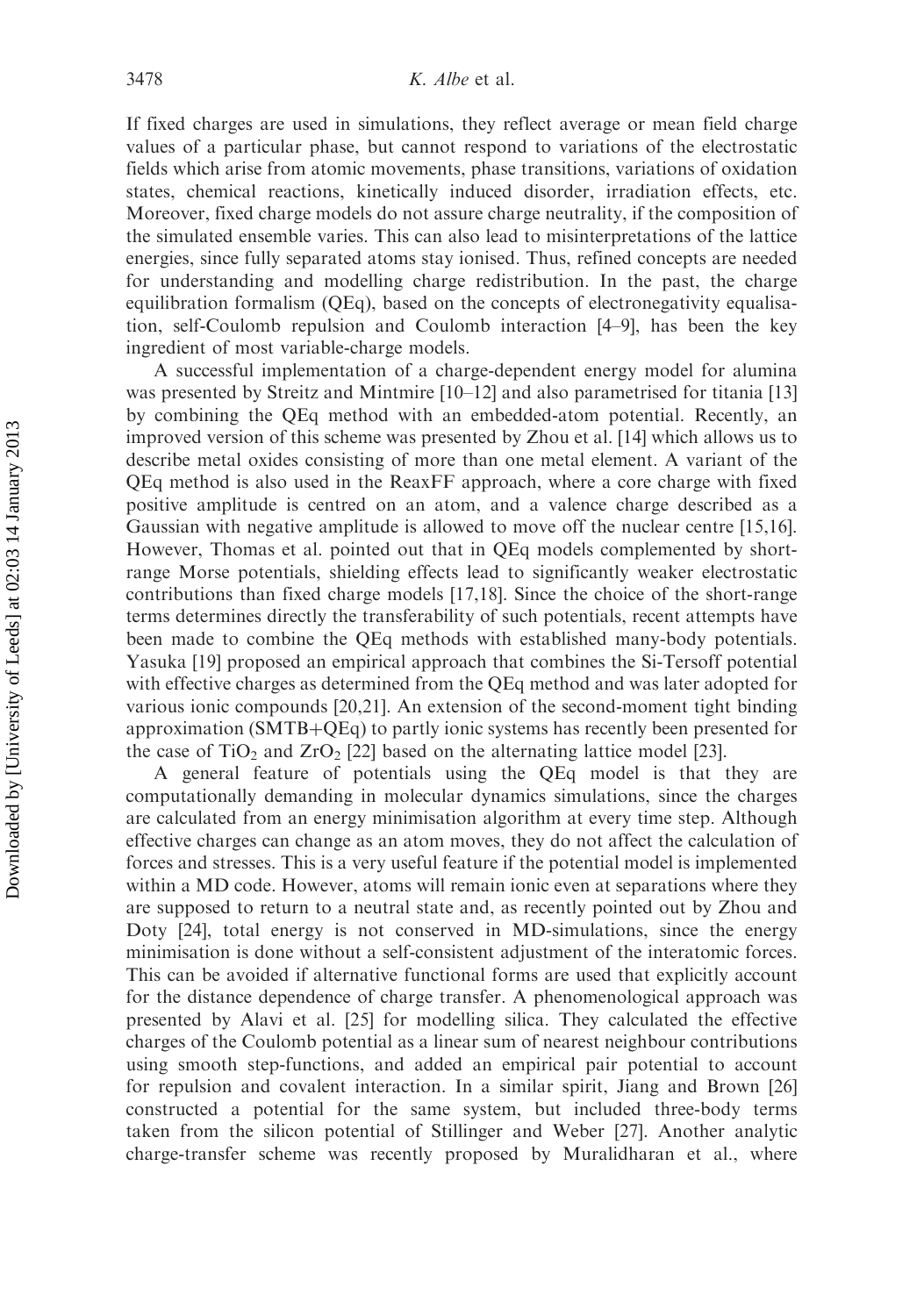the effective charges were also taken as arguments for an embedding function of EAM type [28].

In the past, we have shown that bond-order potentials of the Tersoff–Brenner type are sufficiently flexible to not only describe covalent materials, like Si and C [29], and compound semi-conductors, like GaAs and GaN [30,31], but also fcc [32] and bcc metals [33,34]. This is because they are, in principle, an angular-dependent variant of the second-moment tight binding approximation [32,35] and can therefore be understood as an extension of a Finnis–Sinclair type potential [36].

In this paper, we introduce a dynamic charge-transfer model and corresponding bond-order potential ('DCT-BOP') that represents an alternative implementation of the valence bond method, but rests on an analytical functional form by combining a short-ranged bond-order potential with an electrostatic term. The distance and coordination dependence of the effective charges is based on the Mulliken analysis. The model is derived for GaN but might be transferable to oxide systems, too.

### 2. Potential model

The purpose of this work is to derive a potential model that can be applied to mixed covalent(or metallic)-ionic materials, covering the essential features of interatomic interactions. To begin with, we write the total cohesive energy of the compound material as

$$
E = E_{\text{bonded}} + E_{\text{es}},\tag{1}
$$

where  $E_{es}$  accounts for the electrostatic contribution to the total energy, while  $E_{\text{bonded}}$  describes the repulsive and the chemical interaction energies due to metallic or covalent bonds.

# 2.1. Bonded interaction

Chemical and repulsive interactions are described by a well established bond-order formalism that has been applied to a number of different compound systems [29,32,37] before and is only briefly sketched here. The non-electrostatic contributions are written as a sum over individual bond energies of an ensemble of atoms located on position  $r_i$ ,

$$
E_{\text{bonded}} = \sum_{i>j} f_C(r_{ij}) \bigg[ V_R(r_{ij}) - \underbrace{\frac{b_{ij} + b_{ji}}{2}}_{\overline{b_{ij}}} V_A(r_{ij}) \bigg],\tag{2}
$$

with  $r_{ij} = |r_i - r_j|$  and the pairwise attractive and repulsive contributions given by

$$
V_R(r) = \frac{D_0}{S - 1} \exp\left(-\beta \sqrt{2S}(r - r_0)\right)
$$
 (3)

and

$$
V_A(r) = \frac{SD_0}{S - 1} \exp(-\beta \sqrt{2/S(r - r_0)}).
$$
 (4)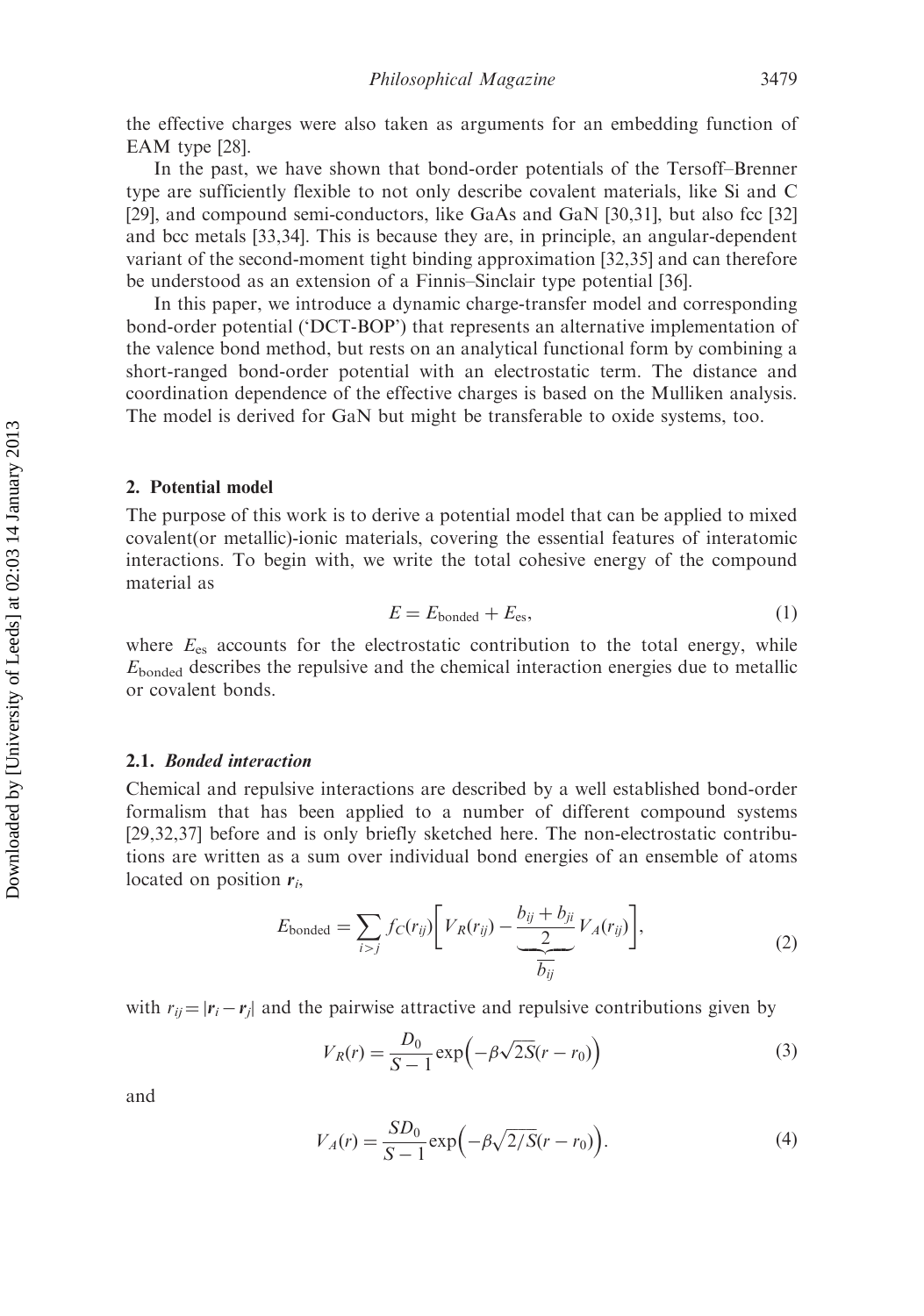Here,  $D_0$ , S,  $\beta$  and  $r_0$  are adjustable parameters. The cutoff function

$$
f_C(r) = \begin{cases} 1 & r < R - D \\ \frac{1}{2} - \frac{1}{2}\sin\left(\frac{\pi}{2}\frac{r - R}{D}\right) & |R - r| \le D \\ 0 & R + D < r \end{cases}
$$
(5)

restricts the interactions to the first neighbour shell. The parameters  $R$  and  $D$  specify the position and the width of the cutoff region. The bond-order is given by

$$
b_{ij} = (1 + \chi_{ij})^{-1/2}
$$
 (6)

with

$$
\chi_{ij} = \sum_{k(\neq i,j)} f_C(r_{ik}) \exp[2\mu(r_{ij} - r_{ik})] g(\theta_{ijk}) \tag{7}
$$

and the angular function

$$
g(\theta) = \gamma \bigg( 1 + \frac{c^2}{d^2} - \frac{c^2}{d^2 + [h + \cos \theta]^2} \bigg). \tag{8}
$$

The three-body interactions are determined by the parameters  $2\mu$ ,  $\gamma$ , c, d and h, which leads in total to up to nine adjustable parameters all of them depending on the type of atoms  $i$  and  $j$ .

### 2.2. Electrostatic interaction

The electrostatic energy of N interacting ions located at different positions  $r_i$  is simply given by the Coulomb energy,

$$
E_{\rm es} = \frac{1}{4\pi\epsilon_o} \sum_{i,j}^{N} \frac{q_i^* q_j^*}{|\mathbf{r}_i - \mathbf{r}_j|},\tag{9}
$$

and depends on the effective atomic charges  $q_i^*$ , while  $\epsilon_o$  is the permittivity of free space. If there are no atomic charges,  $E_{es}$  disappears and the non-electrostatic contribution  $E_{\text{bonded}}$  prevails.

#### 2.2.1. Charge-transfer analysis: Mulliken charges

In order to analyse how effective point charges can vary with nearest neighbour distance and coordination, density-functional theory (DFT) calculations can provide valuable insights. In principle, the electron density between the nuclei has to be partitioned in a way that each nucleus has a fractional number of electrons associated with it. By adding this number and the nuclear charge one obtains the net atomic charge. A widely used method for performing population analysis has been proposed by Mulliken [38]. All of the electron density in an orbital, represented by the diagonal elements of the density matrix, is allocated to the atom on which the orbital is located. The off-diagonal elements are assigned in equal halves to the respective overlapping orbitals. Although this scheme has some shortcomings, it is in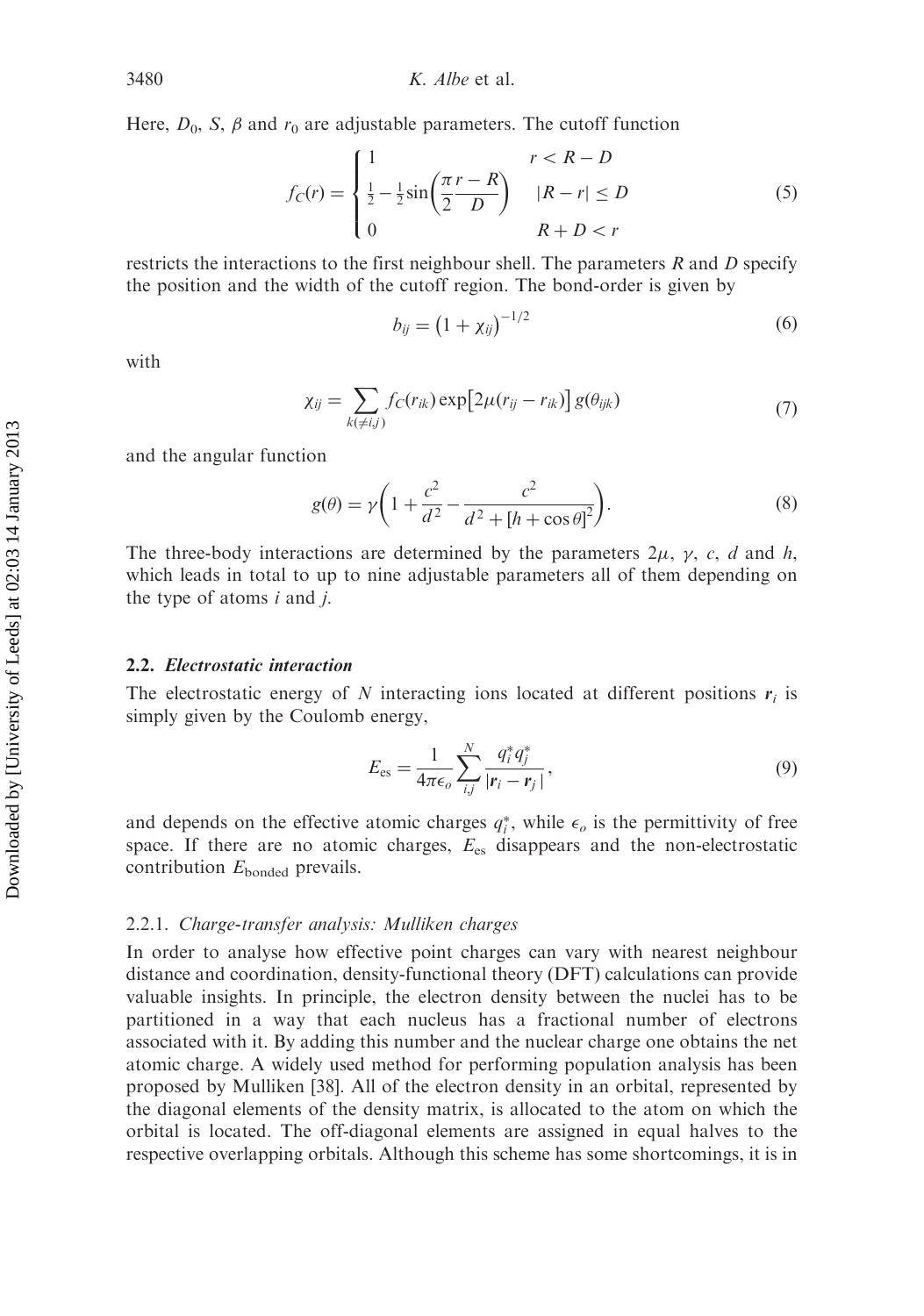some respects, a close relative of the algorithm presented here, since charges associated with overlap population are equally divided between pairs of atoms.

We have carried out a set of DFT calculations using the plane-wave code CASTEP [39] and analysed the Mulliken charges for the B1, B2 and zincblende structure at various lattice constants. The results are shown in Figure 1. The data decay exponentially as a function of the interatomic distance and show no saturation for short spacings. Most importantly, there is only a weak variation with the coordination number, which cannot be described with a linear additive model.

In order to rationalise whether the effective charges as predicted by the Mulliken scheme are physically meaningful, a consistency check can be established based on the energy difference of the zincblende and wurtzite structure of GaN, which has been calculated by Stampfl et al. [40].

If we assume that the local charge transfer is determined by the local atomic environment within this first neighbour shell, the effective charges should be almost identical in zincblende and wurtzite structures, since the nearest neighbour distances are basically the same. Consequently, the electrostatic contributions to the interatomic potential could be directly calculated from the Madelung energies of both lattice types, if the effective charges were known. In return, knowing the energy difference, we can determine the effective charges at an equilibrium distance

$$
q^* \approx \sqrt{\frac{(E_{\rm coh}^{\rm W} - E_{\rm coh}^{\rm ZB})r_o}{\alpha^{\rm W} - \alpha^{\rm ZB}}},\tag{10}
$$



Figure 1. Mulliken charge-transfer analysis for GaN in B1, B2 and zincblende structure. The lines show the fit to the analytical charge-transfer model.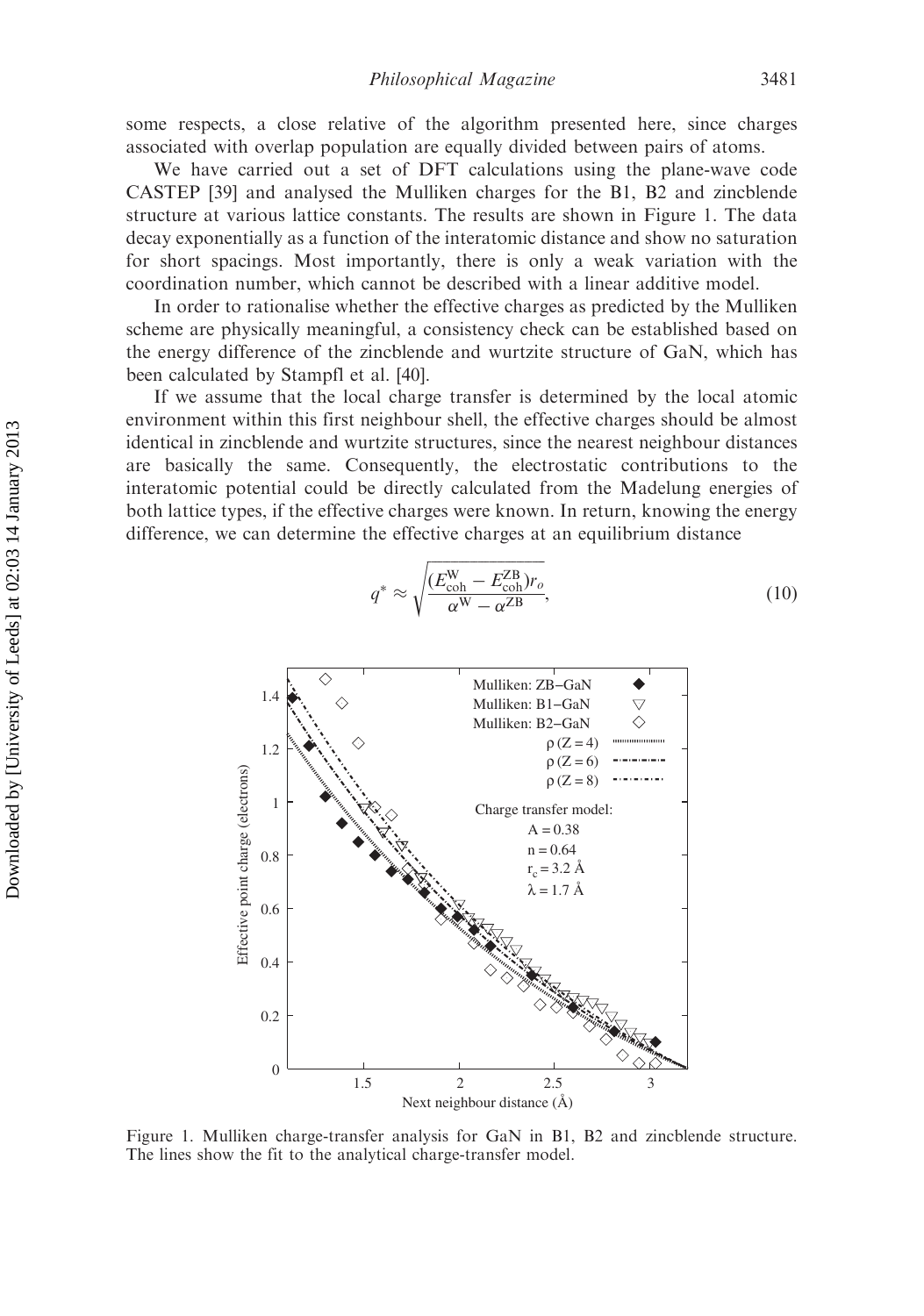if we assume that the bond lengths are the same for w-GaN and c-GaN. In fact, the different Madelung energies shift the minimum of total potential slightly. This is, however, a very small effect that does not substantially affect the validity of Equation (10). The Madelung constant for wurtzite is  $\alpha^{W} = 1.64132$  and for zincblende  $\alpha^{ZB}$  = 1.63806. The corresponding differences in formation energy are 0.008 eV/f.u. using the LDA approximation [40]. From Equation (10), we obtain a corresponding effective charge of 0.577e for a given bond length of  $r<sub>o</sub> = 1.9548$  Å. This is in perfect agreement with the result of the Mulliken analysis of our DFT calculations.

# 2.2.2. Charge-transfer model

The charge-transfer model is based on the assumption that charge transfer occurs only among nearest neighbours. Suppose two initially isolated neutral atoms like Ga and N were to approach one another and form a chemical bond. Then a certain amount of charge is transferred between both atoms, which is dependent on the distance and electronegativity of both atoms. The charge transfer is symmetric in the sense that the effective charge gained by one atom (i.e. nitrogen) is counterbalanced by an opposite charge on the other atom (i.e. gallium). If both atoms are the same, there is no charge transfer.

The amount of charge that is transferred between a pair of atoms depends on the distance and is given by a pairwise anti-symmetric charge-transfer function  $\rho(r_{ij}) = -\rho(r_{ji})$ , which we choose to mimic the effective point charges shown in Figure 1,

$$
\rho(r_{ij}) = A \exp\left(-\frac{r_{ij} - r_c}{\lambda} - 1\right) (\delta_{m_i m_j} - 1)^{m_i},\tag{11}
$$

where A,  $r_c$  and  $\lambda$  are adjustable parameters, while  $m_i$  is the type index of atom i, which is an even integer for cations and an odd integer for anions. The parameter  $r_c$ determines the locality of the charge-transfer process, while the Kronecker delta switches the charge-transfer function off for bonds between like atoms.

The effective charge per atom is then a non-linear function of the bond charges, which need to be weighted a quantity of  $P_{ij}$  that can be understood as a measure for the electronegativity of the direct environment:

$$
P_{ij} = \left(1 + \sum_{k \neq i,j} \rho(r_{ik})/\rho(r_{ij})\right)^{-1/2n}.
$$
 (12)

The effective charge on atom  $i$  finally reads

$$
q_i^* = \sum_{j \neq i} \frac{P_{ij} + P_{ji}}{2} \rho(r_{ij}).
$$
\n(13)

# 3. Parameter optimisation

The potential parameters are adjusted for the interactions of Ga-Ga, N-N and Ga-N, separately. Since the even bonds are not affected by the charge-transfer scheme, we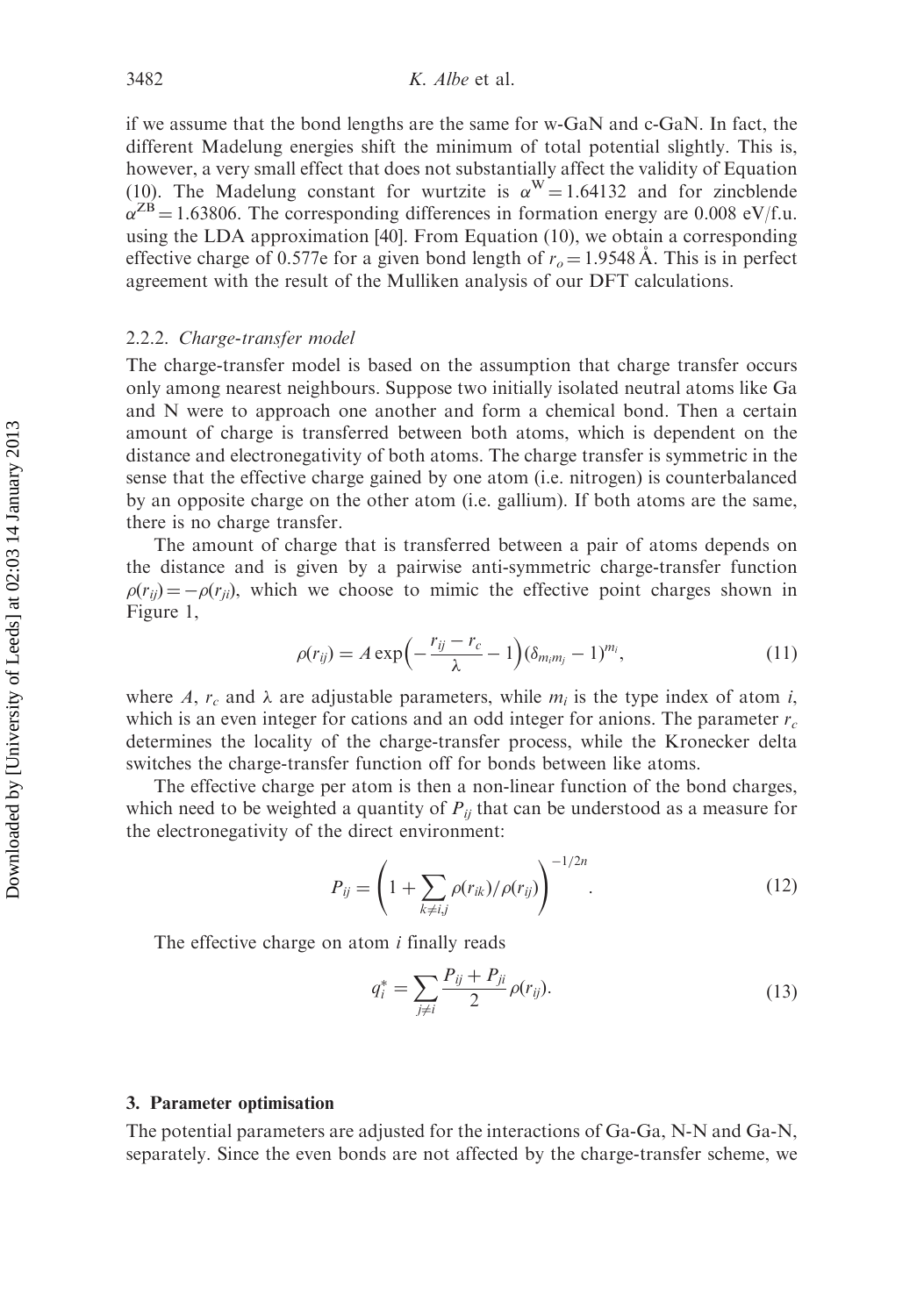adopt the Ga-Ga and N-N parameters as published in [31] in the context of a shortranged bond-order potential for GaN.

### 3.1. Gallium nitride

The construction of the Ga-N interaction parameters involves the electrostatic and the bonded part. As explained earlier, the parameters for the charge-transfer model  $(A, r_c, \lambda \text{ and } n)$  are determined by fitting to the Mulliken charges for different interatomic distances and coordinations. After this is done, the fitting of the remaining parameters for the bonded terms can be carried out by using a regular fitting scheme [29,36]. The input data consist of a modified reference data set from DFT-LDA calculations [31], where the electrostatic contributions have been subtracted in the following way: For each structure with coordination number  $Z$  ( $Z = 1, 4, 6$  and 8) and nearest neighbour separation  $r_0(Z)$ , the effective charges are calculated from Equations  $(11)$ – $(13)$ . Using the known Madelung sums for each structure one can then analytically calculate the electrostatic contribution  $E_{\text{es}}$  to the potential energy, which can be added directly to the bonded contribution  $E_{\text{bonded}}$  to give the total cohesive energy/formula unit  $E_{coh}/f.u.$  After this modification, the fitting of the energies and distances can otherwise be carried out as for an ordinary non-ionic bond-order potential.

The fitted energies and reference data are shown in Figure 2 in comparison to the short-ranged bond-order potential [31]. The charge-transfer model allows us to distinguish the cohesive energies of zincblende and wurtzite, but does not provide an improved description of the B1 and B2 structures as compared to the short-range potential.

The analysis of electrostatic and bonded contributions to the cohesive energy for the various structures under consideration provides interesting insights into the model (Figure 2). We see that, in all structures, the bonded and electrostatic contributions to the cohesive energy are of similar magnitude, with increasing relative contributions of the electrostatic energies at higher coordinations ( $Z = 4-6$ ) (see Figure 3).

Similarly, the equation-of-state for the zincblende phase is shown in Figure 4. Here we analyse the volume dependence of both energy contributions. In contrast to the QEq scheme, there is no softening of the Coulomb terms at shorter distances, but increasing electrostatic energy contributions at smaller volumes due the the exponential distance dependence of the charge-transfer function  $\rho$ .

For the four-fold coordinated zincblende structure at the equilibrium distance, we obtain an ionicity ( $E_{\text{es}}/E_{\text{coh}}$ ) of about 42%, in agreement with the usual estimates of an ionicity of about 50% in GaN.

Table 1 shows the fitted energies and bond lengths as well as the results of the fit. Also shown are the effective charges for each equilibrium distance  $r_0$ , which are directly comparable to the charges obtained from the Mulliken analysis. The choices of the reference data used are discussed in detail in [31]. Note, especially, that thanks to the inclusion of the electrostatic part, the wurtzite–zincblende energy difference in our model is in practically perfect agreement with the LDA data.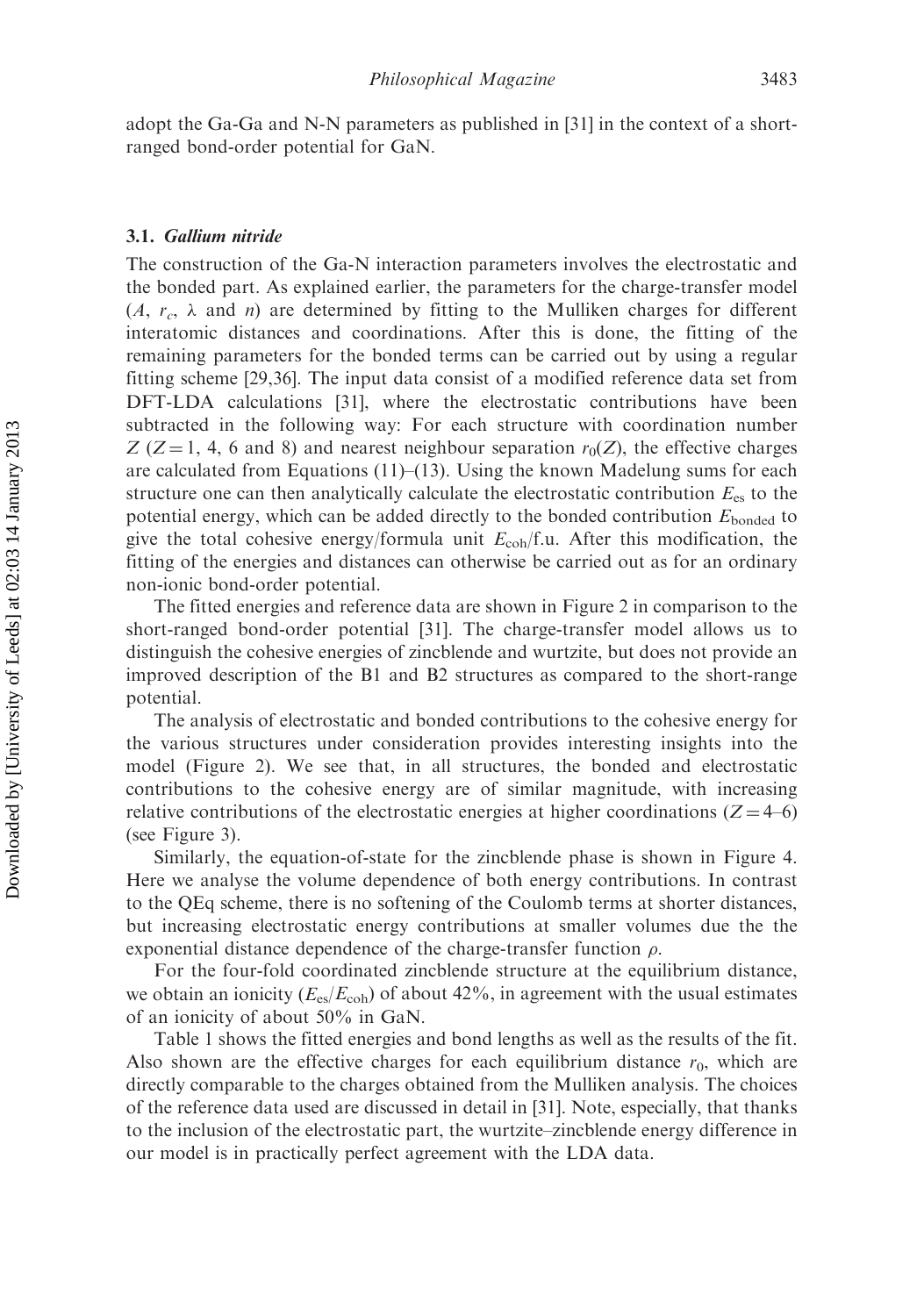

Figure 2. Energy/bond vs. bonding distance for various structure of GaN, including the dimer, wurtzite, zincblende, B1 and B2 phases. Shown are the DFT-LDA reference data set, the short-range bond-order potential [31] and the dynamic charge-transfer bond-order model.



Figure 3. Contributions of the electrostatic and bonded energy terms to the total cohesive energy as a function of the coordination number.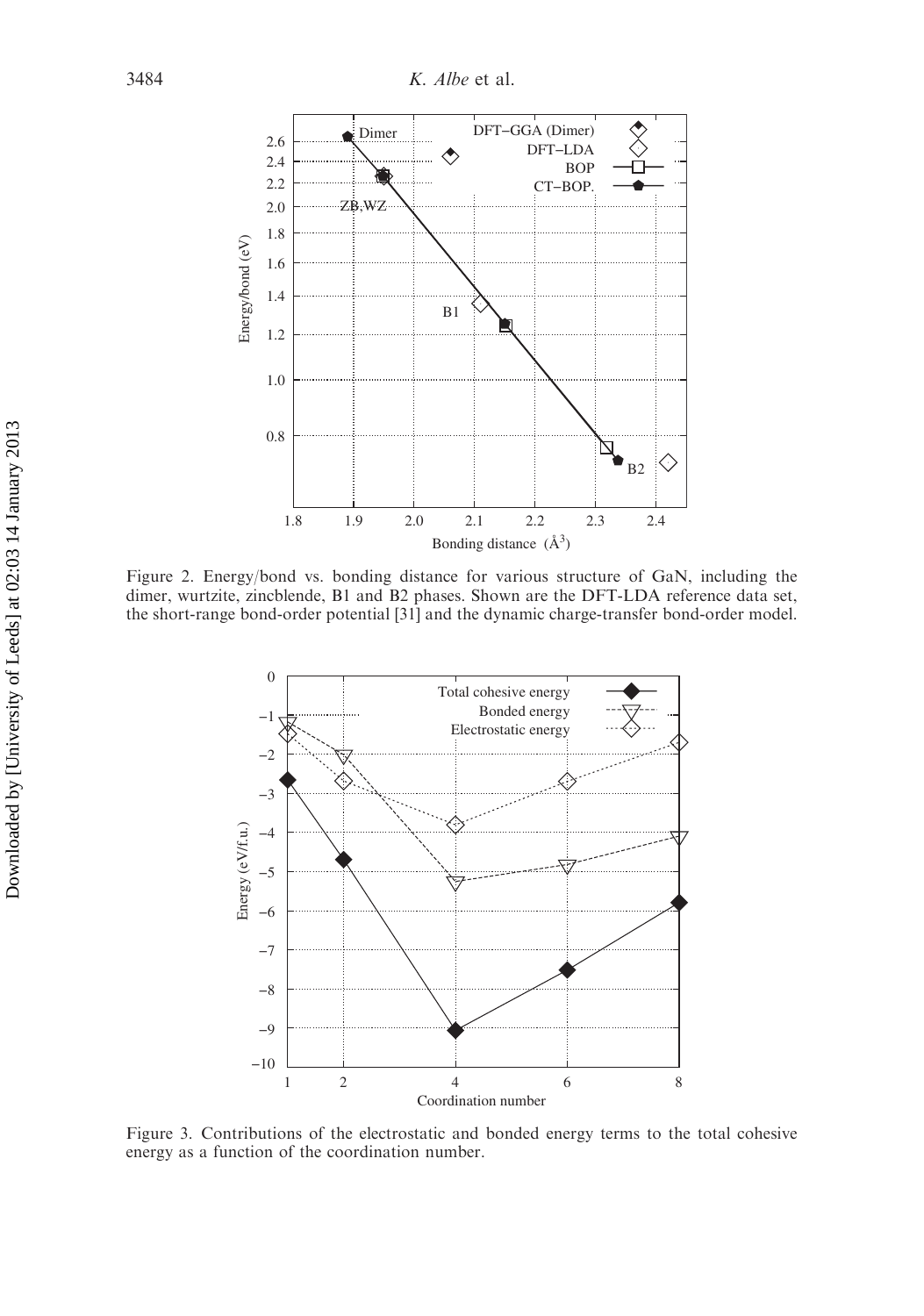

Figure 4. Electrostatic and bonded energy contributions to the energy-volume curve of GaN in zincblende structure.

# 3.1.1. Elastic properties

The fitting of the elastic constants in the charge-transfer scheme needs a conceptually similar modification to the fitting of the energies. The purely ionic contribution of the shear moduli is determined first, and this is, during the fit, added to the covalent contribution to obtain a total modulus which is fitted to the reference data.

The elastic moduli of wurtzite GaN have been studied experimentally [44–46] and theoretically [47–50] by a number of groups. Their results are listed in Table 2 and show significant deviations. This is most likely due to the fact that internal strain leads to atomic relaxations, which is treated differently by the relaxation procedures applied. Therefore, we decided to fit the potential parameters to the elastic properties of zincblende GaN, where only the shear modulus  $c_{44}$  is affected by internal strain, and then to validate the results for w-GaN.

For fitting the elastic moduli, we have used the static elastic moduli for zincblende GaN as given by Shimada et al. [50]. With the final parameter set, all tensor components were calculated directly by molecular statics allowing for full internal relaxations. The good agreement of the zincblende internal strain parameter  $\zeta$  with the most recent DFT calculations [50] show that our model also properly describes the internal relaxations. The results compared to the transformation method and literature data are given in Table 2. All elastic moduli are well reproduced within the uncertainty limits of the reference data. The relative differences of directly calculated values and those obtained by the transformation procedure are most significant for  $c_{44}$ .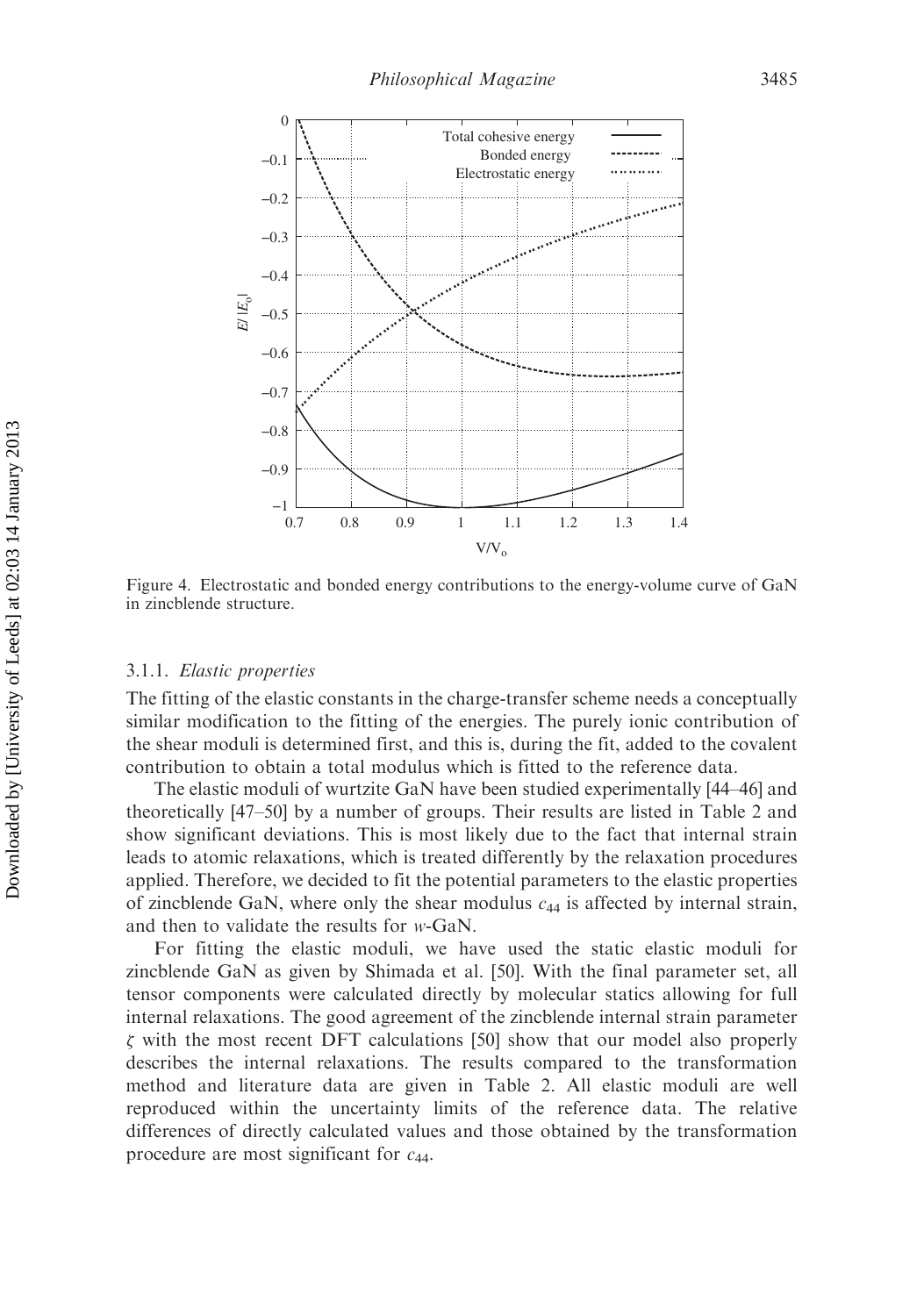Table 1. Energy and structural parameters of different GaN phases. Given are experimental values and theoretical results from DFT calculations in comparison to the corresponding numbers as described with the analytical model. The  $q$  values give the charge per atom (positive for Ga, negative for N) at the equilibrium separation  $r<sub>o</sub>$  of the corresponding structure. The wurtzite structure has  $u = 3/8$ .

| GaN dimer                                                                                                                                                          | $LCAO$ [41]                                             | Exp. (from $[42]$ )                                                 | <b>BOP</b> [31]                                  | DCT-BOP                                                   |
|--------------------------------------------------------------------------------------------------------------------------------------------------------------------|---------------------------------------------------------|---------------------------------------------------------------------|--------------------------------------------------|-----------------------------------------------------------|
| $r_o$ (Å)<br>$Do$ (eV)<br>$q(r_o)$                                                                                                                                 | 2.06<br>2.45                                            |                                                                     | 1.921<br>2.45                                    | 1.891<br>2.657<br>0.441                                   |
| Zincblende GaN<br>$a_o \; (\text{\AA}^3)$<br>$E_{\rm coh}/f.u.$ (eV)<br>B(GPa)<br>B'<br>$q(r_o)$                                                                   | LDA [42]<br>4.497<br>9.048<br>196<br>4.2                | 4.50                                                                | 4.498<br>9.056<br>205<br>4.14                    | 4.500<br>9.050<br>202<br>4.5<br>0.559                     |
| Wurtzite GaN<br>$a_o \; (\text{\AA}^3)$<br>c/a<br>$\overline{r_o}^{\mu}$ (Å <sup>3</sup> )<br>$\mathcal{U}$<br>$E_{\rm coh}/f.u.$ (eV)<br>B(GPa)<br>B'<br>$q(r_o)$ | 3.180<br>1.632<br>1.948<br>0.376<br>9.058<br>196<br>4.3 | 3.190<br>1.627<br>1.956<br>0.377<br>9.058<br>188-245<br>$3.2 - 4.3$ | 3.180<br>1.633<br>1.948<br>0.375<br>9.056<br>205 | 3.179<br>1.636<br>1.948<br>0.375<br>9.057<br>202<br>0.560 |
| B1<br>$a_o~({\rm \AA}^3)$<br>$E_{\rm coh}/f.u.$ (eV)<br>B(GPa)<br>B'<br>$q(r_o)$                                                                                   | LDA [43]<br>4.225<br>8.150<br>240<br>4.5                |                                                                     | 4.304<br>7.460<br>233<br>4.7                     | 4.302<br>7.514<br>232<br>4.6<br>0.480                     |
| B2<br>$a_o \, (\mathring{A}^3)$<br>$E_{coh}/f.u.$ (eV)<br>B(GPa)<br>B'<br>$q(r_o)$                                                                                 | 2.802<br>5.75<br>240<br>4.5                             |                                                                     | 2.676<br>6.09<br>218<br>5.2                      | 2.699<br>5.791<br>218<br>5.2<br>0.395                     |

# 3.1.2. Point defects

Although there has been much progress in growing GaN during the last decade, there are many open questions related to native point defects and impurities. The sources of n type conductivity and yellow luminescence, for example, are still under discussion, and knowledge of the electronic properties of defects in GaN in general is still far from being complete, although the subject has been the topic of several recent theoretical studies [52–57].

An inherent problem of analytic interatomic potentials is that they do not describe the electronic subsystem and therefore cannot account for the presence of electronic band defects and the fact that defects occur in various charge states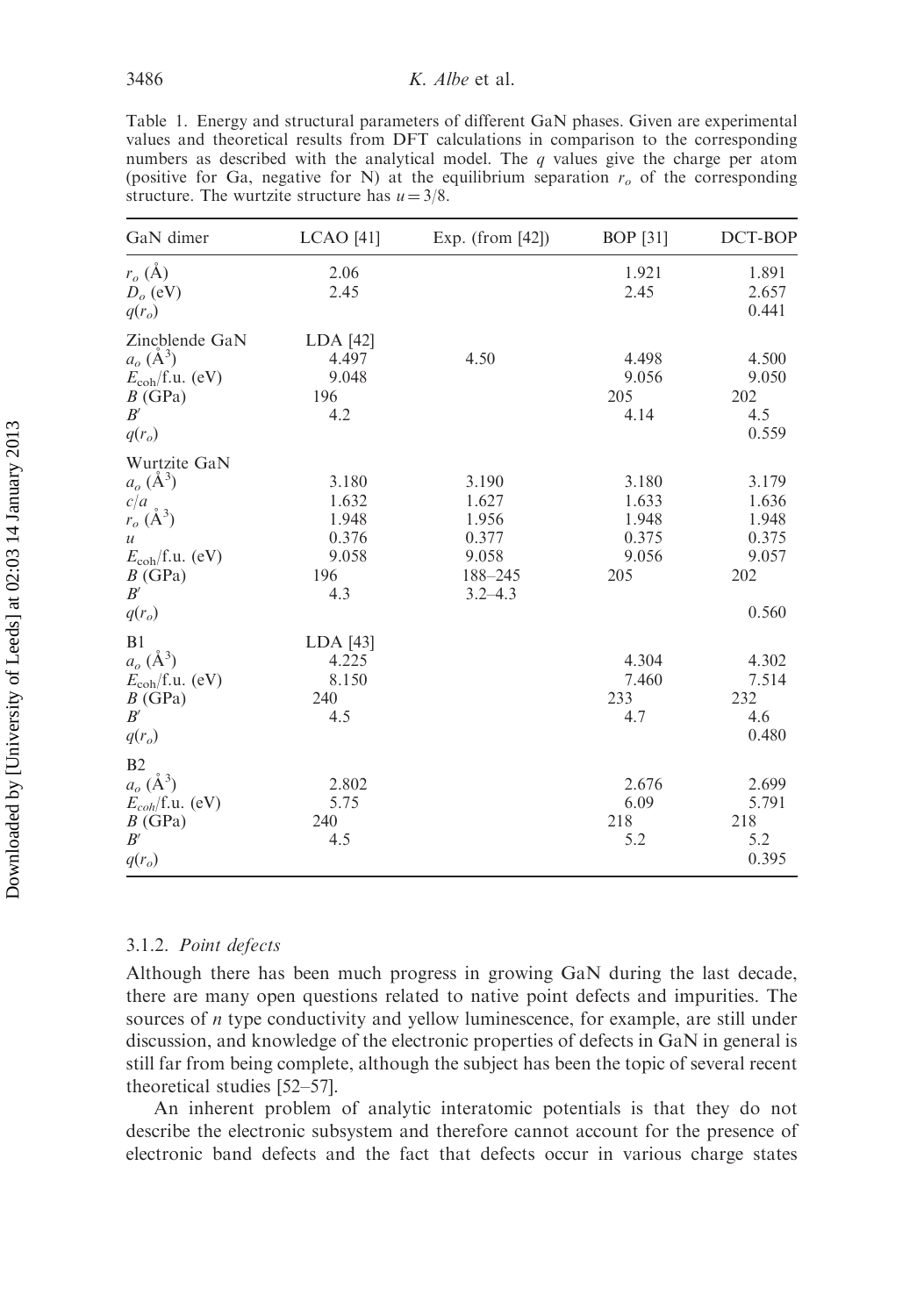| ZB         | Calc <sup>1</sup> | Calc <sup>2</sup> | Calc. $3$ | Exp. <sup>4</sup> | Exp. <sup>5</sup> | Exp. <sup>6</sup> | BP <sup>7</sup> | BOP <sup>8</sup> | $DCT-BOP9$ |
|------------|-------------------|-------------------|-----------|-------------------|-------------------|-------------------|-----------------|------------------|------------|
| $c_{11}$   | 285               | 282               | 293       |                   |                   |                   | 300             | 287              | 281        |
| $c_{12}$   | 161               | 159               | 159       |                   |                   |                   | 191             | 169              | 164        |
| $c_{44}$   | 149               | 142               | 155       |                   |                   |                   | 160             | 128              | 128        |
| $c_{44}^o$ | 202               |                   | 200       |                   |                   |                   |                 | 244              | 204        |
| $\zeta$    | 0.67              | 0.5               | 0.61      |                   |                   |                   |                 | 0.699            |            |
| WZ         |                   |                   |           |                   |                   |                   |                 |                  |            |
| $c_{11}$   | 350               |                   | 367       | 390               | 365               | 377               | 386             | 343              | 337        |
| $c_{12}$   | 140               |                   | 135       | 145               | 135               | 160               | 160             | 159              | 154        |
| $c_{13}$   | 104               |                   | 103       | 106               | 114               | 114               | 141             | 123              | 118        |
| $c_{33}$   | 376               | 405               | 405       | 398               | 381               | 209               | 391             | 379              | 374        |
| $c_{44}$   | 101               |                   | 95        | 105               | 109               | 81.4              | 115             | 72               | 71         |
| $c_{66}$   | 115               |                   | 116       | 123               | 115               | 109               | 113             | 92               | 92         |

Table 2. Elastic constants for zincblende and wurtzite GaN.

<sup>1</sup>LDA pseudopotential calculation [50]

<sup>2</sup>FP-LMTO LDA calc. [48]

3 LDA pseudopotential calculation [49]

4 Brillouin scattering [44]

5 Brillouin scattering [45] 6 Resonance ultrasound [46]

7 Coulomb–Buckingham potential [51] 8 Analytic bond-order potential [31]

9 This work

depending on the Fermi energy level. Therefore, such potentials are of very limited use for a thermodynamic understanding of the defect chemistry of solids. However, it is a worthwhile task to characterise the potential properties also with respect to point defects, since they can occur in molecular dynamics simulations under nonequilibrium conditions. As compared to fixed charge models, the charge-transfer scheme presented here has the advantage that charge neutrality is maintained even for non-stoichiometric compositions, and therefore we restrict ourselves to the case of neutral defects.

The basic goal was to reproduce the hierarchy in formation energies of the different neutral point defects, which are, to a large extent, determined by the significant difference in the atomic covalent radii of nitrogen and gallium atoms. Defects were investigated for a system that was thermally equilibrated at 600 K and then slowly cooled down to  $0K$  at zero pressure. The defect formation energy  $E_F$ then was determined from the potential energy  $E_D$  of the cell containing the defect following the formalism of Qian et al. [58]. The calculated defect formation energies are given in Table 3 for the nitrogen rich limit.

The potential describes the nitrogen vacancy well, which is the most important point defect in GaN. Also, the other vacancies and interstitials are reproduced with reasonably accuracy considering the uncertainties of the reference data. Only the formation energy of the N antisite is suspiciously high.

Although, currently, all of the defects have local charge neutrality as explained above, we note that it would be possible to extend the model to deal with charged defects by explicitly adding a charge state on atoms or on a vacant site.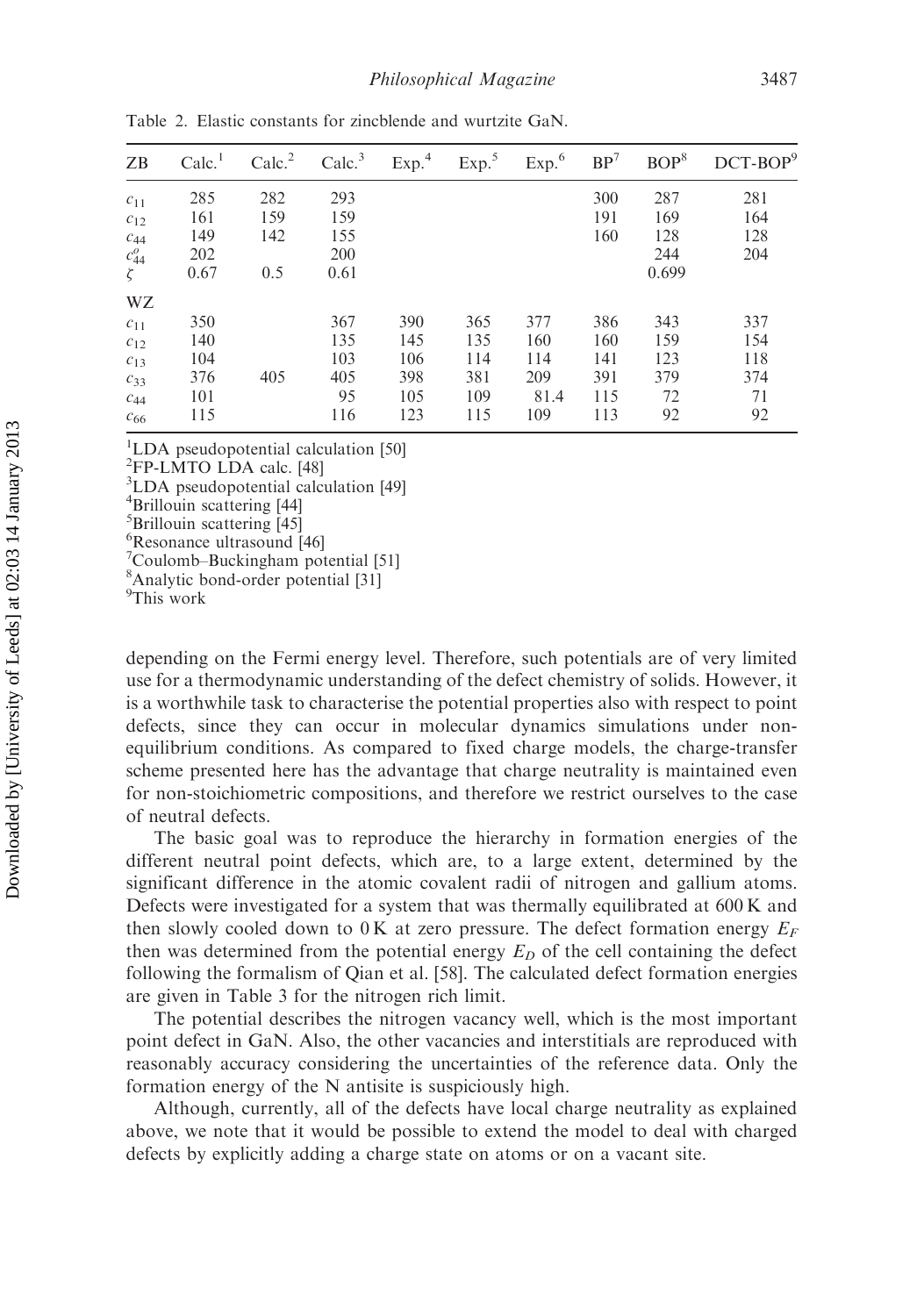Table 3. Defect formation energies  $E_F$  for the main point defects in GaN. The values are for N-rich conditions. Energies are given in eV, formation volumes in  $A<sup>3</sup>$ . The column non-ionic gives the results for our earlier non-ionic model. [31]

| Defect                         | $E_{F}$<br>current work | $E_F$<br>non-ionic | $E_F$ | $E_F$ <sup>2</sup> | $E_F$ <sup>3</sup> |
|--------------------------------|-------------------------|--------------------|-------|--------------------|--------------------|
|                                | 4.4                     | 4.4                | 6.8   |                    | 6.3                |
| $\frac{V_{\rm Ga}}{V_{\rm N}}$ | 2.1                     | 1.4                | 1.2   |                    | 4.6                |
| Ga <sub>N</sub>                | 3.8                     | 3.0                | 6.8   |                    | 10.5               |
| $N_{\rm Ga}$                   | 10.6                    | 5.2                | 5.2   | 5.7                | 5.8                |
| $I_{\rm N}$                    | 7.3                     | 5.7                | 3.2   |                    |                    |
| $I_{Ga}$                       | 8.1                     | 5.5                | 4.1   |                    |                    |

<sup>1</sup>LDA-DFT pseudopot. calc. [52]

<sup>2</sup>LDA-DFT pseudopot. calc., calculated in ZB [54,55]

<sup>3</sup>DFT-LMTO calc. [56]

# 3.1.3. Melting point

The melting point of GaN is somewhat uncertain due to experimental difficulties related to the very high temperature and  $N_2$  pressure necessary for melting. Experiments in a high pressure anvil cell showed that GaN does not melt at temperatures as high as 2573 K at 68 kbar [59]. A CALPHAD (CALculation of PhAse Diagrams) method thermodynamic analysis of available experimental data predicts a melting temperature of 2792 K at equilibrium pressure of  $N_2$  [60]. We determined the melting point of the simulated model, firstly to find out that it is not unrealistically low compared to the experimental assessments, secondly, since a melting simulation carried out with the liquid–solid equilibrium method [61] serves as a good test, that the potential does not have artificial minima [62].

Using the liquid–solid equilibrium method we found that the melting point of GaN in the current model is  $3500 \pm 500$  K. The high uncertainty is due to the high computational cost of simulating the ionic model for the long time-scales required to find thermodynamic equilibrium. This is in reasonable agreement with the analytical estimate of the melting point of 2791 K at 45 kbar [63] and 2792 K from the CALPHAD method [60].

# 3.2. Practical implementation

The practical implementation of the current model requires three components (which, in practice, are subroutines in a computer program). The covalent bonding part can be treated with a subroutine for calculating the potential energy for Tersofflike potentials. Such routines are widely available. The charge transfer requires another, entirely new routine which outputs the charge of each atom. Once the charges are calculated, the long-range Coulombic interaction can be calculated with any of the several methods available for this purpose, for instance Ewald mesh methods [64,65] or fast multipole methods [66–68]. Also, truncated Coulomb potentials can be used, although then care should be taken that this does not lead to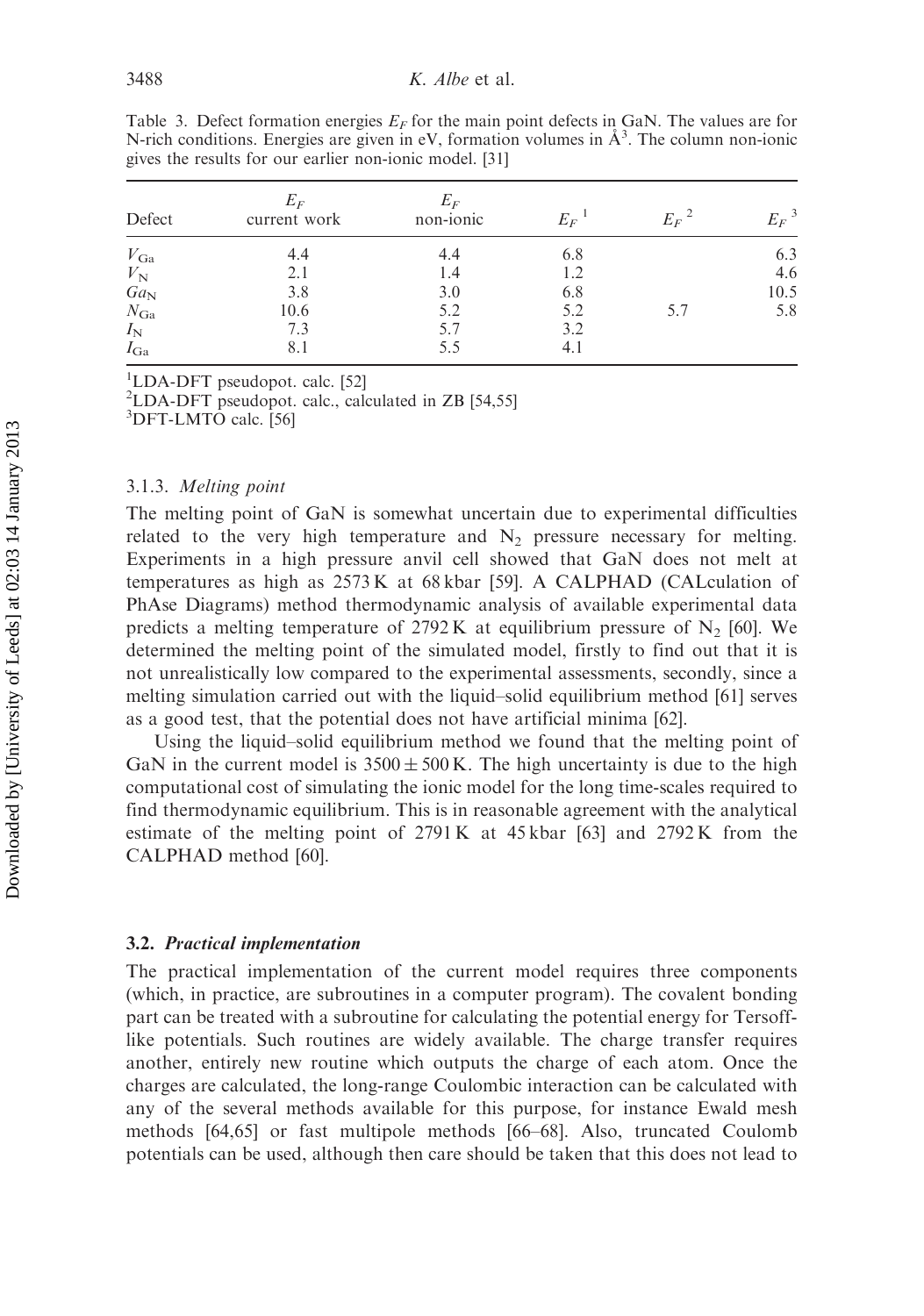any of the known problems with potential truncation [69]. In the end, the covalent bond and ionic energies are simply summed together.

For calculation of the potential energy only, the above approach is straightforward. To also calculate the interatomic forces (necessary for MD simulations), a complication arises in that the atomic charges depend on the interatomic distances, and hence give rise to force components not present in a fixed-charge model [70]. The Appendix presents a detailed derivation of these force components. With use of the additional neighbour list described in the Appendix, these forces can be added to the long-range force calculation scheme without major modification of the code. The charge-transfer/force calculation subroutine is available from one of the authors (KN).

In our code, we used a covalent force subroutine based on one originally developed by Morris et al. [71] and heavily modified to be able to deal with compounds and our modifications to the Tersoff functional form [72]. The longrange forces were handled with the DPMTA method [67] which is a linear-scaling fast multipole method. In a few cases, when high accuracy was desired, we noticed that numerical 'noise' in this method prevented getting very accurate results. In such cases, the final energy was evaluated with a brute-force direct summation of the Coulomb interaction over symmetrically placed increasingly distant image cells. The brute force approach was also used in the nanocluster simulations, since no periodic image cells are needed and the direct summation is therefore exact when all pairs are summed over.

The charge-transfer subroutine is comparable in efficiency with the covalent bond (Tersoff) one, but any Coulomb potential calculation scheme is much slower than either of these. Hence, our charge-transfer scheme does not cause any significant slowdown of the code when compared to other methods with explicit ionic charges.

# 4. Applications: irradiation effects

The irradiation of materials with high energy (keV or MeV) ions can lead to dramatic modification of the material. It is well known that a single keV ion irradiation event can melt the material locally for a few ps, produce hundreds of defects, and for most ceramic materials, cause a crystalline-to-amorphous phase transition (see e.g. [73] and references therein). It is also known that damage in highly ionic materials often differs dramatically from that in covalent and metallic ones. For instance, the amorphisation dose of GaN is one to three orders of magnitude higher than that in GaAs [74,75]. Hence, it is a natural question to ask whether the ionic bonding itself can be the reason to this difference. Since in an ionic material defects can be charged, it is plausible that defects far from each other are subject to the long-range ionic interactions, which could affect defect recombination strongly. Our previous non-ionic model for GaN [31] and the present one are fitted to the same database and are of comparable quality with respect to the reproduction of crystalline phases, elasticity and defect properties. Hence, simulating irradiation effects with both of them provides an ideal way to test whether including explicit ionic interactions affects the primary state of damage during ion irradiation.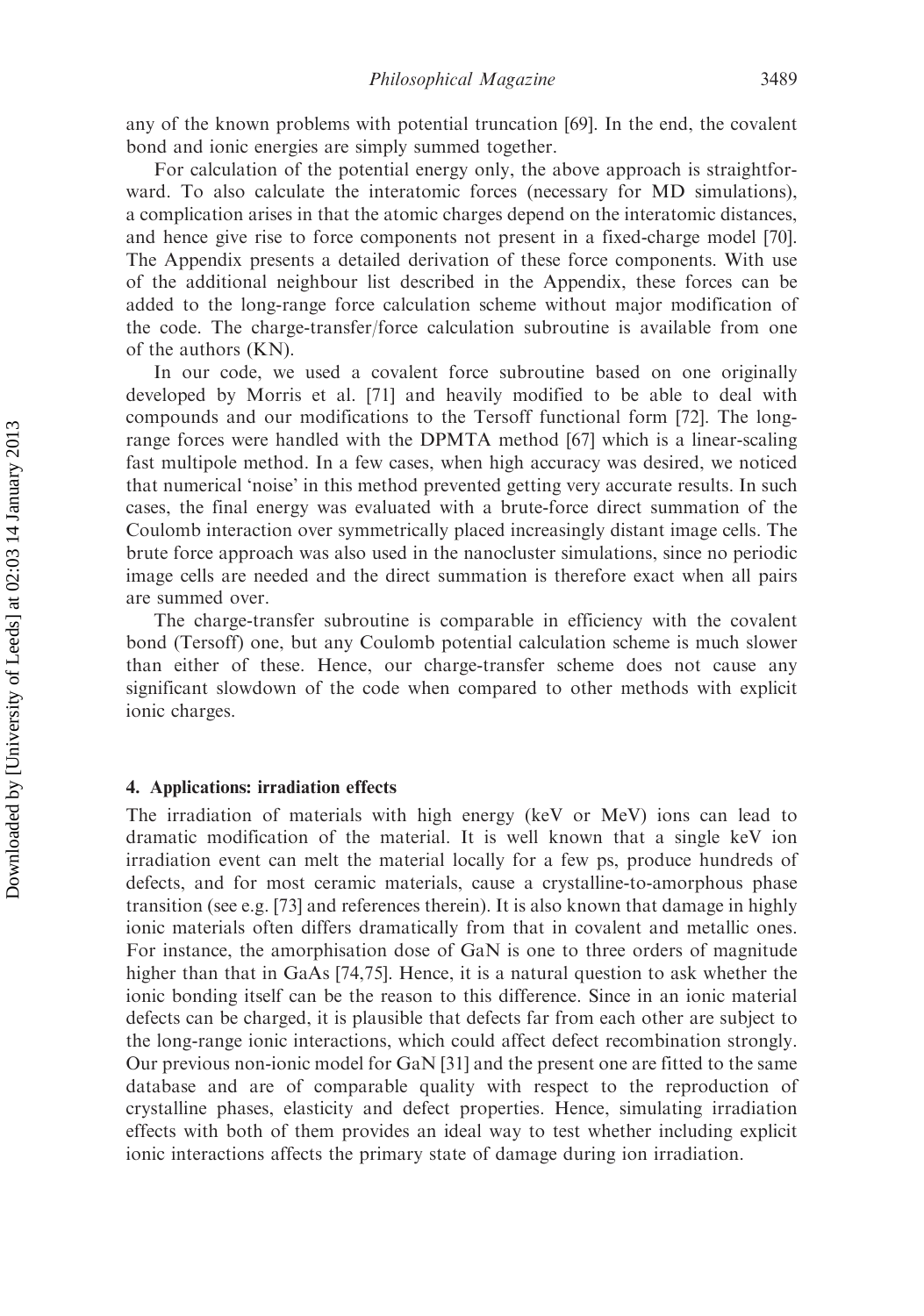We carried out the testing in two different stages. We first simulated the damage produced by single high-energy recoils in GaN. Such recoils can be experimentally produced inside a material with MeV electron, neutron or light ion irradiation.

The defects produced in 400 eV and 1 keV cascades for both models are shown in Table 4. It is evident that the the non-ionic and ionic models predict very similar damage production in the recoil events. Because of the large statistical uncertainties, we cannot rule out that there might be some difference in the number of antisites, but it is clear that the difference is not an order-of-magnitude one.

Computer capacity limitations prevented us from simulating large numbers of higher-energy cascades, which are known to produce liquid-like zones and amorphisation in semi-conductors [76]. But to mimic heat spikes in a better-defined system than the chaotic and extended cascades, we simulated a test system manufactured as follows: A simulation cell consisting of 8192 atoms at perfect lattice sites was set up. The atoms closer than  $10 \text{ Å}$  to the centre of the cell were given an initial velocity in random directions. The velocity was selected so that the cell heated up to about 2000 K after reaching thermal equilibrium. This way the centre of the cell heated up quickly and produced a molten zone, which then partially recrystallised. The number of disordered atoms against time is given in Figure 5 for the long- and short-range models. Again, the behaviour is very similar. A molten region of about 800 atoms is produced in the centre of the cell. The disordered region quickly recrystallises, and after 2 ps, there are about 100 disordered atoms remaining.

These results show, somewhat surprisingly, that the inclusion of explicit ionic interactions does not affect damage production in GaN. This negative finding is significant in that (if it proves to be valid in other materials as well) it shows that the long-range effects of ionicity on the bonding can be well compensated by a computationally much more efficient short-range model for modelling of the primary state of radiation damage. It also indicates that the difference between the primary state of irradiation damage in ionic and non-ionic materials is at least not explicitly caused by the ionic interactions.

| Energy           | Vacancies     | Interstitials | Antisites      |
|------------------|---------------|---------------|----------------|
|                  |               | Short-range   |                |
| $400 \text{ eV}$ | $2.8 \pm 0.4$ | $2.8 \pm 0.4$ | $0.66 \pm 0.2$ |
| 1 keV            | $6.3 \pm 0.7$ | $6.3 \pm 0.7$ | $2.1 \pm 0.4$  |
|                  |               | Long-range    |                |
| $400 \text{ eV}$ | $3.0 \pm 1.2$ | $3.0 \pm 1.2$ | $0^*$          |
| 1 keV            | $6.3 \pm 1.1$ | $6.3 \pm 1.1$ | $3.3 \pm 0.3$  |

Table 4. Damage produced by 400 eV and 1 keV recoils with short- and long-range models. The number of defects is a sum of the defects in both Ga and N sublattices.

\* Antisites were not observed in the five 400 eV simulations.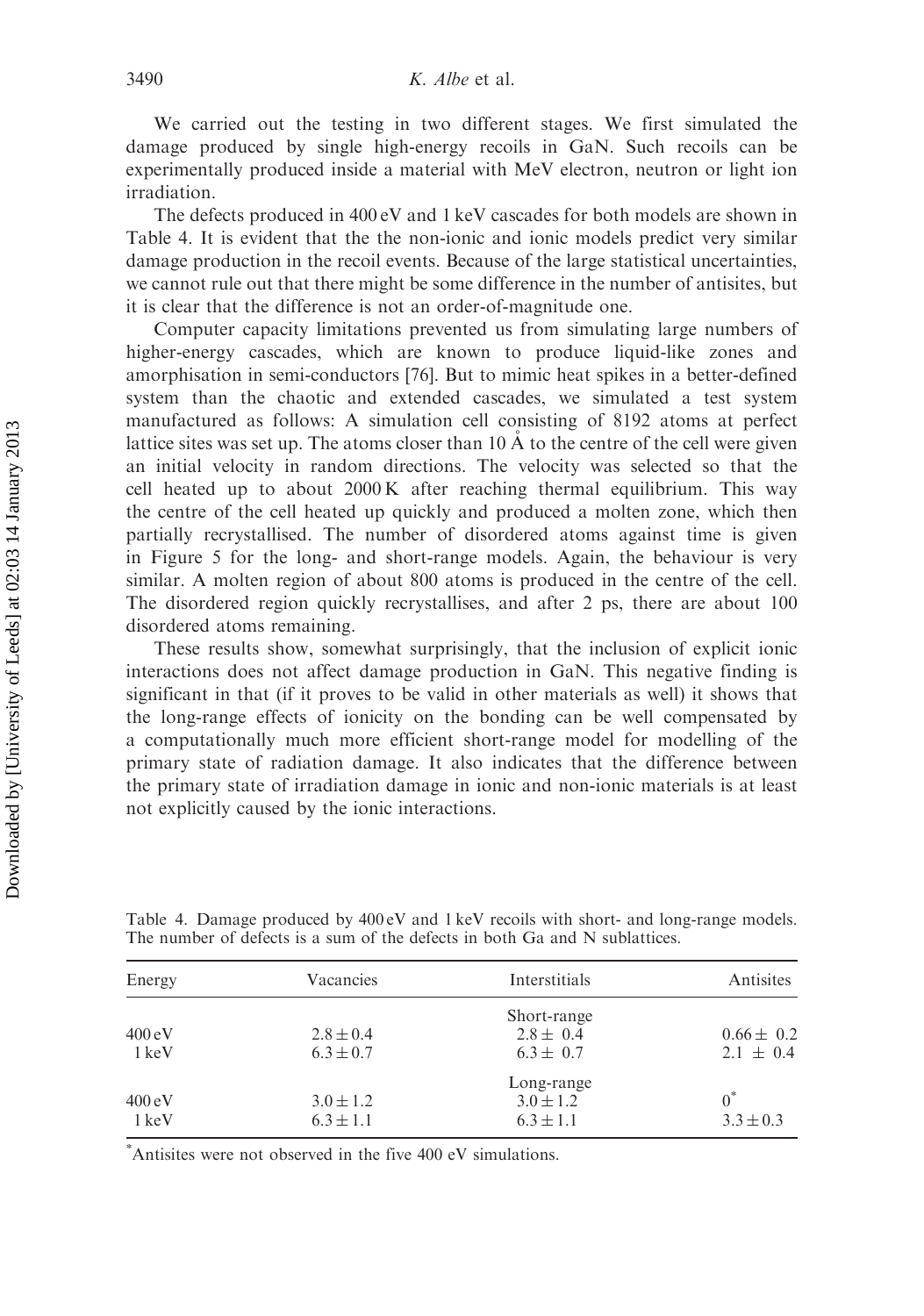

Figure 5. Number of disordered atoms vs. time after high energy density melt in crystalline GaN modelled with the ionic long-range and non-ionic short-range potential models.

# 5. Summary

We have presented an analytical dynamic charge-transfer scheme that reproduces the distance and coordination dependence of Mulliken charges in gallium nitride as obtained from an analysis of total energy DFT calculations. The basic concepts derive from the idea of bond charges. We assume pairwise symmetric charge transfer between odd atom types forming a bond. Charge contributions of all bonds are individually weighted by the electronegative strength and summed up, which yields the effective charge per atom, while maintaining overall charge neutrality. The method is used to complement a short-ranged bond-order potential for the ioniccovalent gallium nitride. The potential is fully analytic and computationally efficient as compared to alternative schemes based on the QEq method, without suffering from problems with energy conservation or shielding effects. By comparing defect production rates for 400 eV and 1 keV recoils as obtained from MD simulations using the ionic and a short-ranged bond-order potential no appreciable differences are found.

# Acknowledgements

Dr. Roy Benedek, Argonne National Laboratory, is thanked for fruitful discussions in the early stages of this work. The German Academic Exchange Service (DAAD) and the Finnish Academy are thanked for providing a travel grant to the authors of this paper.

#### References

- [1] A. Carlsson, Solid State Physics, Advances in Research and Applications, Vol. 43, Academic Press, New York, 1990.
- [2] G. Lewis and C. Catlow, J. Phys. C 18 (1985) p.1149.
- [3] S. Rick and S. Stuart, Rev. Comp. Chem. 18 (2002) p.89.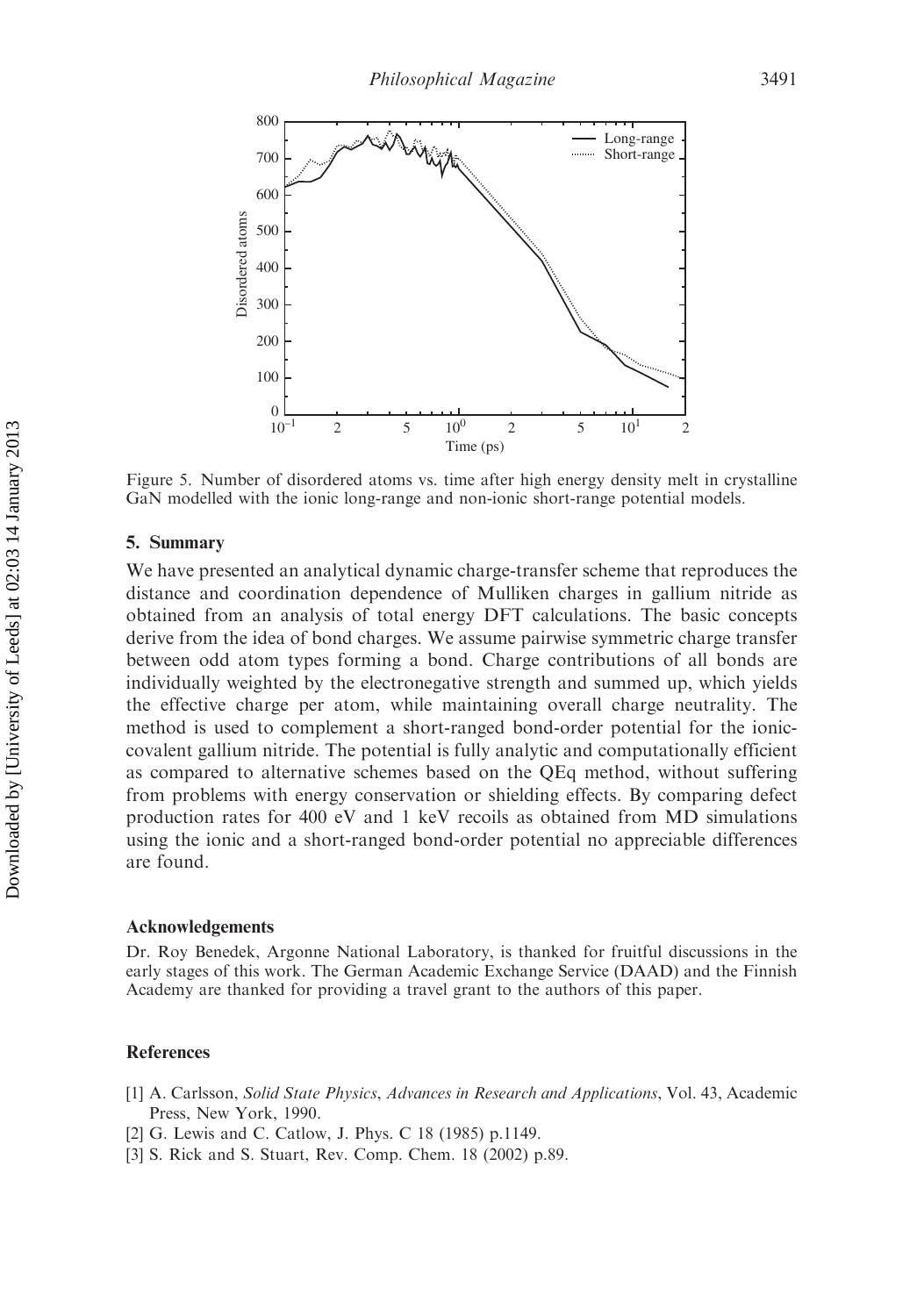- [4] R. Sanderson, Science 114 (1951) p.670.
- [5] J. Perdew, R. Parr, M. Levy and J.L. Baldus Jr., Phys. Rev. Lett. 49 (1982) p.1961.
- [6] W. Mortier, S. Gosh and S. Shankar, J. Am. Chem. Soc. 108 (1986) p.4315.
- [7] A.K. Rappé and W. Goddard III, J. Phys. Chem. 95 (1991) p.3358.
- [8] S. Rick, S. Stuart and B. Berne, J. Chem. Phys. 101 (1994) p.6141.
- [9] S. Valone and S. Atlas, J. Chem. Phys. 120 (2004) p.7262.
- [10] F. Streitz and J. Mintmire, Thin Solid Films 253 (1994) p.179.
- [11] F. Streitz and J. Mintmire, Phys. Rev. B 50 (1994) p.11996.
- [12] F. Streitz and J. Mintmire, LANGMUIR 12 (1996) p.4605.
- [13] S. Ogata, H. Iyetomi, K. Tsuruta, F. Shimojo, R. Kalia, A. Nakano and P. Vashishta, J. Appl. Phys. 86 (1999) p.3036.
- [14] X. Zhou, H. Wadley, J. Filhol and M. Neurock, Phy. Rev. B 69 (2004) p.035402.
- [15] A. Duinvan, A. Strachan, S.S.Q. Zhangan, X. Xu and W.A. Goddard III, J. Phys. Chem. A 107 (2003) p.3803.
- [16] W.A. Goddard III, Q. Zhang, M. Ulodogan, A. Strachan and T. Cagin, The ReaxFF polarizable reactive force field for molecular dynamics simulation of ferroelectrics, in Fundamental Physics of Ferroelectrics, R.E. Cohen, ed., AIP, Melville, New York, 2002, p.45.
- [17] B. Thomas, N. Marks and B. Begg, Phys. Rev. B 69 (2004) p.144122.
- [18] B.S. Thomas and N.A. Marks, Phys. Rev. B 76 (2007) p.167401.
- [19] A. Yasukawa, JSME Int. J. Series A Mech. Mater. Eng. 39 (1996) p.313.
- [20] J. Yu, S.B. Sinnott and S.R. Phillpot, Phys. Rev. B 75 (2007) p.085311.
- [21] T. Iwasaki and H. Miura, J. Mater. Res. 16 (2001) p.1789.
- [22] R. Tetot, A. Hallil, J. Creuze and I. Braems, Eur. Phys. Lett. 83 (2008) p.40001.
- [23] J. Goniakowski and C. Noguera, Surf. Sci. 319 (1994) p.81.
- [24] X.W. Zhou and F.P. Doty, Phys. Rev. B 78 (2008) p.224307.
- [25] A. Alavi, L.J. Alvarez, S.R. Elliott and I.R. McDonald, Phil. Mag. B 65 (1992) p.489.
- [26] Z. Jiang and R.A. Brown, Phys. Rev. Lett. 74 (1995) p.2048.
- [27] F. Stillinger and T. Weber, Phys. Rev. B 31 (1985) p.5262.
- [28] K. Muralidharan, C. Cao, Y.X. Wan, K. Runge and H.P. Cheng, Chem. Phys. Lett. 437 (2007) p.92.
- [29] P. Erhart and K. Albe, Phys. Rev. B 71 (2005) p.035211.
- [30] K. Albe, K. Nordlund, J. Nord and A. Kuronen, Phys. Rev. B 66 (2002) p.035205.
- [31] J. Nord, K. Albe, P. Erhart and K. Nordlund, J. Phys. Condens. Matter. 15 (2003) p.5649.
- [32] K. Albe, K. Nordlund and R. Averback, Phys. Rev. B 65 (2002) p.195124.
- [33] M. Mueller, P. Erhart and K. Albe, J. Phys. Condens. Mat. 19 (2007) p.326220.
- [34] N. Juslin, P. Erhart, P. Traskelin, J. Nord, K. Henriksson, K. Nordlund, E. Salonen and K. Albe, J. Appl. Phys. 98 (2005) p.123520.
- [35] D. Brenner, Phys. Rev. Lett. 63 (1989) p.1022.
- [36] K. Albe, K. Nordlund and R. Averback, Phys. Rev. B 65 (2002) p.195214.
- [37] K. Albe, K. Nordlund, J. Nord and A. Kuronen, Phys. Rev. B 66 (2002) p.035205.
- [38] R. Mulliken, J. Chem. Phys. 36 (1962) p.3428.
- [39] Cerius2 Users Guide, Accelrys, San Diego, 2002.
- [40] C. Stampfl and C. de Wallevan, Phys. Rev. B 59 (1999) p.5521.
- [41] A. Kandalam, R. Pandey, M. Blanco, A. Costales, J. Recio and J. Newsam, J. Phys. Chem. B 104 (2000) p.4361.
- [42] J. Serrano, A. Rubio, E. Hernández, A. Muñoz and A. Mujica, Phys. Rev. B 62 (2000) p.16612.
- [43] A. Muñoz and K. Kune, Phys. Rev. B 44 (1991) p.10372.
- [44] A. Polian, M. Grimsditch and I. Grzegory, J. Appl. Phys. 79 (1996) p.3343.
- [45] M. Yamaguchi, T. Yagi, T. Azuhata, T. Sota, K. Suzuki, S. Chichibu and S. Nakamura, J. Phys. Condens. Matter 9 (1997) p.241.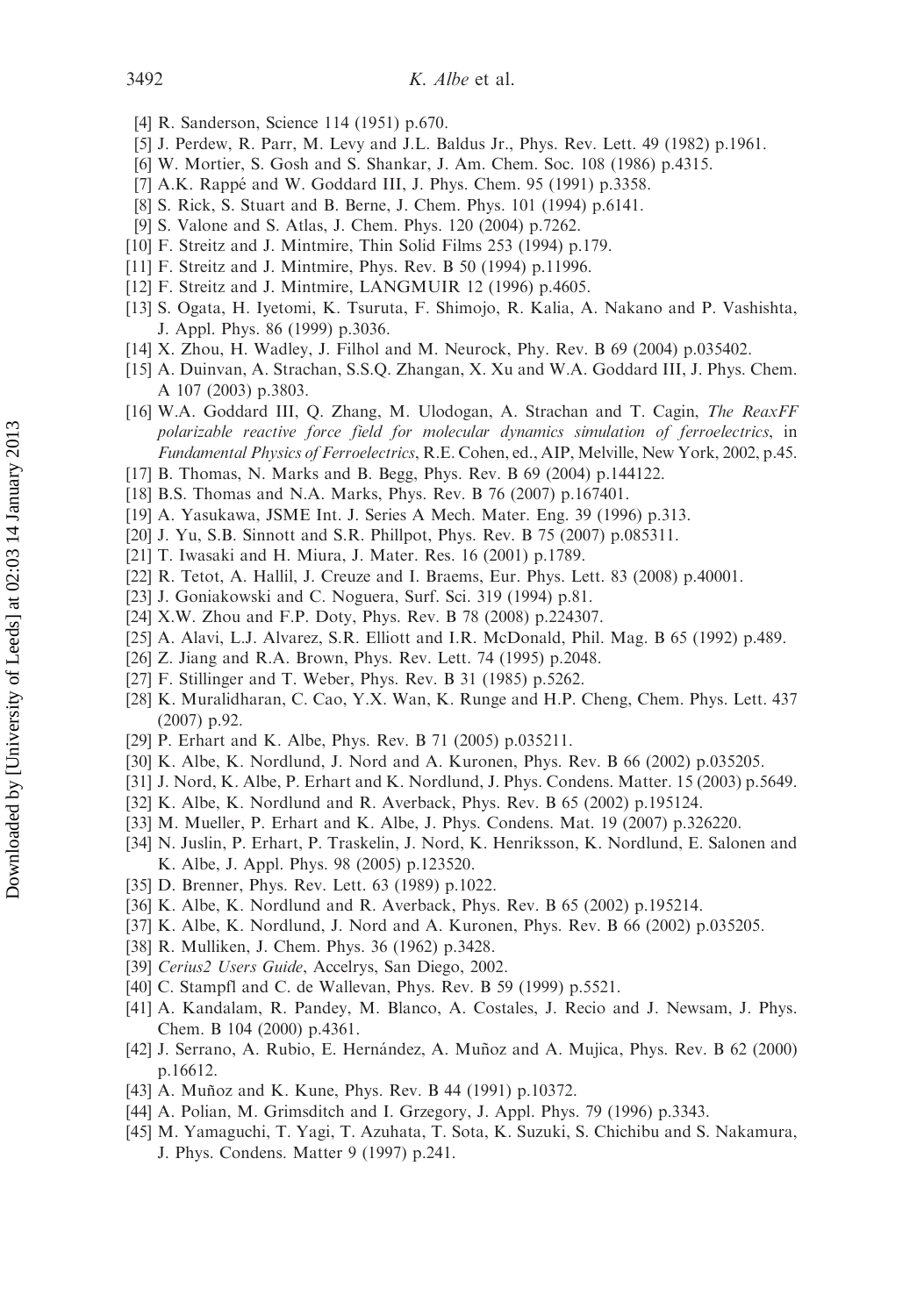- [46] R. Schwarz, K. Khachaturyan and E. Weber, Appl. Phys. Lett. 70 (1997) p.1122.
- [47] K. Kim, W. Lambrecht and B. Segall, Phys. Rev. B 53 (1996) p.16310.
- [48] K. Kim, W. Lambrecht and B. Segall, Phys. Rev. B 56 (1997) p.7018.
- [49] A.F. Wright, J. Appl. Phys. 82 (1997) p.2833.
- [50] K. Shimada, T. Sota and K. Suzuki, J. Appl. Phys. 84 (1998) p.4951.
- [51] P. Zapol, R. Pandey and J. Gale, J. Phys. Condens. Matter 9 (1997) p.9517.
- [52] J. Neugebauer and C.G.V.D. Walle, Phys. Rev. B 50 (1994) p.8067.
- [53] P. Boguslawski, E.L. Briggs and J. Bernholc, Phys. Rev. B 51 (1995) p.17255.
- [54] T. Mattila, A. Seitsonen and R.M. Nieminen, Phys. Rev. B 54 (1996) p.1474.
- [55] T. Mattila and R.M. Nieminen, Phys. Rev. B 55 (1997) p.9571.
- [56] I. Gorczyca, A. Svane and N.E. Christensen, Phys. Rev. B 60 (1999) p.8147.
- [57] I. Gorczyca, A. Svane and N. Christensen, Solid State Comm. 101 (1997) p.747.
- [58] G.X. Qian, R. Martin and D. Chadi, Phys. Rev. B 38 (1988) p.7649.
- [59] J. Edgar, Properties of Group III-Nitrides, INSPEC, London, 1994.
- [60] A.V. Davydov and T.J. Anderson, Thermodynamic analysis of the Ga-N system, in III-V Nitride Materials and Processes III, T.D. Moustakas, S.E. Mohney and S.J. Pearton, eds., ECS, Boston, MA, 1998, pp.38–49.
- [61] J.R. Morris, C.Z. Wang, K.M. Ho and C.T. Chan, Phys. Rev. B 49 (1994) p.3109.
- [62] K. Nordlund and A. Kuronen, Nucl. Instr. Meth. Phys. Res. B 159 (1999) p.183.
- [63] J.A.V. Vechten, Phys. Rev. B 7 (1973) p.1479.
- [64] P.A. Batcho, D.A. Case and T. Schlick, J. Chem. Phys. 115 (2001) p.4003.
- [65] T. Darden, L. Pedersen, A. Toukmaji, M. Crowley and T. Cheathan, Proceedings of the Eighth SIAM Conference on Parrallel Processing for Scientific Computing, PPSC (1997) p.1.
- [66] R.K. Kalia, A. Nakano, A. Omeltchenko, K. Tsuruta and P. Vashishta, Chemistry and physics of nanostructures and related non-equilibrium materials, in Million Atom Molecular Dynamics Simulation of Nanophase Silicon Nitride, E. Ma, B. Fultz, R. Shull, J. Morral and P. Nash, eds., TMS, Warrendale, PA, 1997, pp.89–96.
- [67] W.T. Rankin and J.J.A. Board, A portable distributed implementation of the parallel multipole tree algorithm, in Proceedings of the 1995 IEEE Symposium on High Performance Distributed Computing, IEEE Computer Society Press, Los Alamitos, California, 1995, pp.17–22.
- [68] L. Greengard and V. Rokhlin, J. Comput. Phys. 73 (1987) p.325.
- [69] M. Patra, M. Karttunen, M. Hyvonen, E. Falck, P. Lindqvist and I. Vattulainen, Eur. Biophys. J. 32 (2003) p.216.
- [70] A. Alavi, L.J. Alvarez, R. Elliott and I.R. MacDonald, Phil. Mag. B 65 (1992) p.489.
- [71] J.R. Morris, AL\_CMD, code available at http://cmp.ameslab.gov/cmp/CMP\_Theory/ cmd/cmd.html.
- [72] K. Albe, K. Nordlund and R.S. Averback, Phys. Rev. B 65 (2002) p.195124.
- [73] R.S. Averback and T. Diaz de la Rubia, Displacement damage in irradiated metals and semiconductors, in Solid State Physics, H. Ehrenfest and F. Spaepen, eds., Academic Press, New York, 1998, pp.281–402.
- [74] E. Wendler, A. Kamarou, E. Alves, K. Gärtner and W. Wesch, Nucl. Instr. Meth. Phys. Res. B 206 (2003) p.1028.
- [75] S.O. Kucheyev, J.S. Williams, C. Jagadish, J. Zou, G. Li and A.I. Titov, Phys. Rev. B 64 (2001) p.035202.
- [76] M.W. Bench, I.M. Robertson and M.A. Kirk, Nucl. Instr. Meth. Phys. Res. B 59/60 (1991) p.372.
- [77] J.A. Board, C.W. Humphres, C.G. Lambert, W.T. Rankin and A.Y. Toukmaji, Proceedings of the Eighth SIAM Conference on Parrallel Processing for Scientific Computing, PPSC (1997) p.1.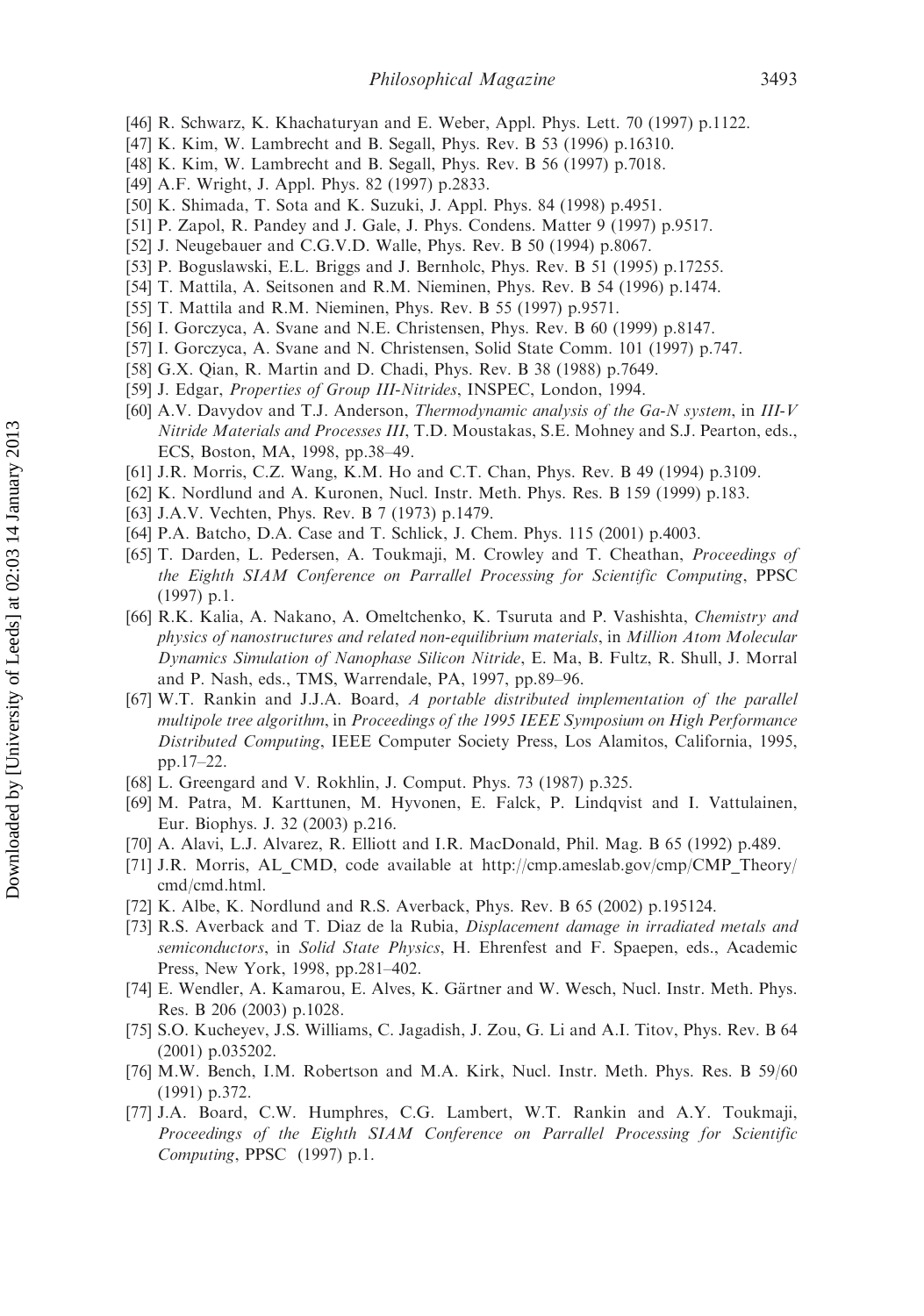# Appendix: Calculating forces from the charge-transfer potential

The total potential energy of an  $N$  atom system due to the charge-transfer potential is calculated from (in units with  $1/(4\pi\epsilon_0) = 1$ )

$$
V_{\rm ct} = \frac{1}{2} \sum_{s} \sum_{t \neq s} \frac{q_s q_t}{r_{st}},\tag{A1}
$$

where

$$
q_s = \sum_{u \neq s} \frac{P_{su} + P_{us}}{2} \rho(r_{su})
$$
\n(A2)

$$
P_{su} = \left(1 + \sum_{v \neq s, u} \frac{\rho(r_{sv})}{\rho(r_{su})}\right)^{-1/2n}
$$
 (A3)

$$
\rho(r_{su}) = A \left( e^{-\frac{r_{su} - r_c}{\lambda}} - 1 \right) (-1)^{\delta_{s, \text{Nitrogen}}}.
$$
\n(A4)

The meaning of the terms is discussed in the main text of the paper. All sums described in this appendix loop over all atoms  $1, \ldots, N$  in the system, except when otherwise specified below the sum sign.

To calculate the force  $F_i$  acting on atom i, we have to calculate

$$
_{i} = -\nabla_{r_{i}} \frac{1}{2} V_{\text{ct}} = -\nabla_{r_{i}} \frac{1}{2} \sum_{s} \sum_{t \neq s} \frac{q_{s} q_{t}}{r_{st}}.
$$
 (A5)

Contrary to the case of an ordinary Coulomb potential, where  $q_s$  and  $q_t$  are constant, in the charge-transfer case they depend on the coordinates of the nearby atoms. Hence, the derivative  $\nabla$ <sub>r</sub>, has to be applied on all terms  $q_s$ , which depend on the coordinates of atom i. In other words, we have to find all terms in the sum where either  $q_s$ ,  $q_t$  or  $r_{st}$  depend on  $r_t$ . Using the rule for a derivative of a product, we get

$$
I_{i} = -\frac{1}{2} \sum_{s} \sum_{t \neq s} \left( q_{s} q_{t} \nabla_{r_{i}} \frac{1}{r_{st}} + \frac{(\nabla_{r_{i}} q_{s}) q_{t}}{r_{st}} + \frac{q_{s}(\nabla_{r_{i}} q_{t})}{r_{st}} \right).
$$
(A6)

The derivative of  $r_{st}$  gives the usual forces acting between constant charged bodies. For  $q_s$ , we have to note that if either s, u, or v in Equations (A2)–(A4) is equal to i, there will be a force contribution from the term  $\nabla_{r_i} q_s$ , and similarly for  $q_t$ .

Because the sum loops over all  $(s, t)$  pairs twice, the latter two terms in Equation (A6) are equivalent on the exchange of  $s$  and  $t$ , and we can write

$$
F_i = -\frac{1}{2} \sum_{s} \sum_{t \neq s} \left( \underbrace{\frac{q_s q_t}{r_{st}^2} \hat{r}_{st}}_{s=i \text{ or } t=i} + 2 \frac{(\nabla_{r_i} q_s) q_t}{r_{st}} \right)
$$
(A7)

$$
= -\frac{1}{2} \sum_{s} \sum_{t \neq s} \left( \underbrace{-2 \frac{q_s q_t}{r_{st}^2} \hat{r}_{st}}_{s=t} + 2 \underbrace{(\nabla_{r_i} q_s) q_t}_{r_{st}} \right)
$$
(A8)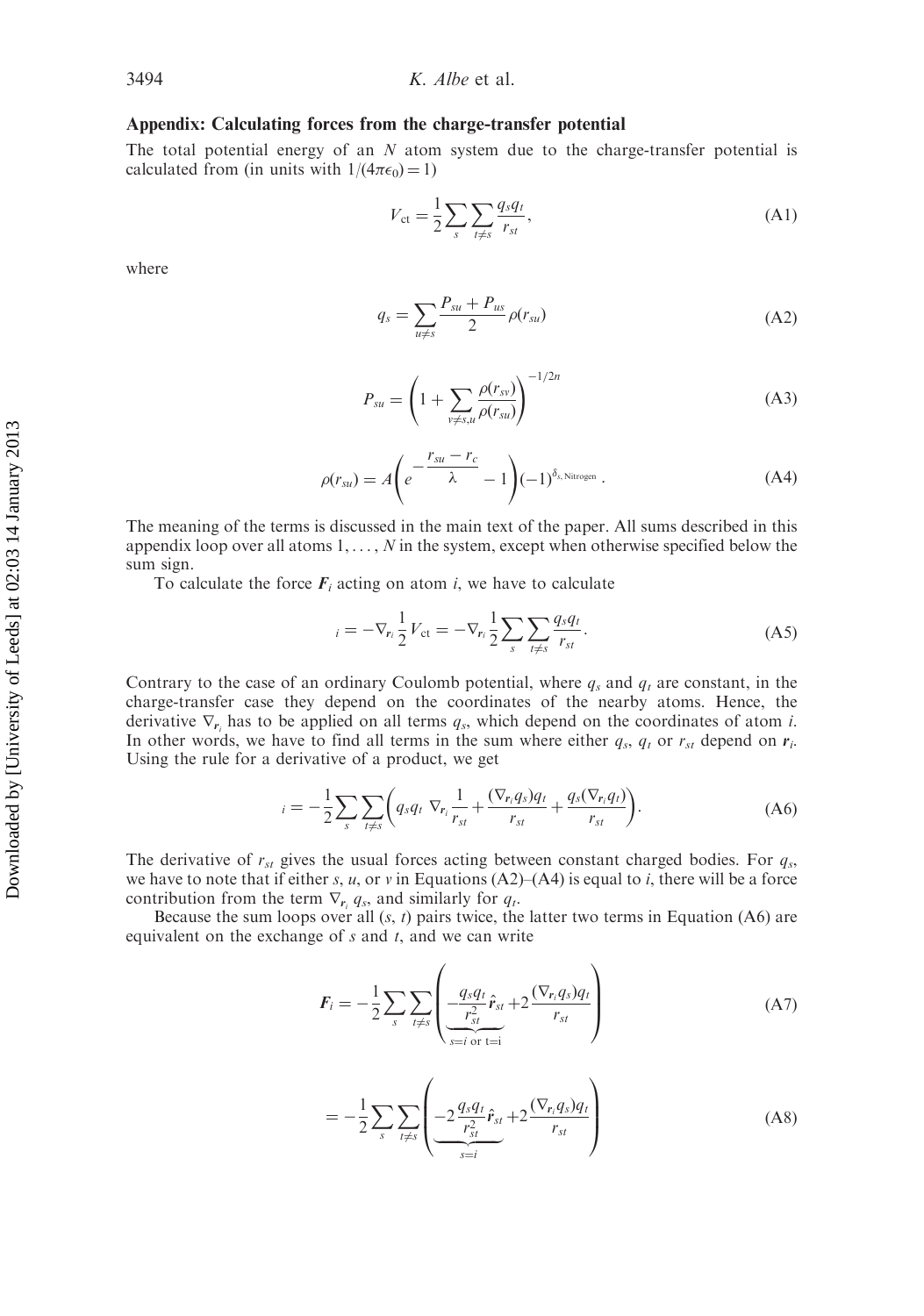$$
= -\sum_{s}\sum_{t\neq s}\left(\underbrace{-\frac{q_s q_t}{r_{st}^2}\hat{r}_{st}}_{s=i}\right. + \underbrace{\underbrace{(\nabla_{r_i}q_s)q_t}_{r_{st}}}_{\text{Any } s \text{ for which } (\nabla_{r_i}q_s)\neq 0}\right).
$$
(A9)

The first part is just the derivative of the Coulomb potential in a system with no charge transfer.

Evaluating the latter part requires care. As stated above,  $q_s$  is a three-body function, and hence  $\nabla_{r_i} q_s$  may be non-zero even when  $s \neq i$ . Thus, the sum can contain terms of the type

$$
\frac{(\nabla_{r_i} q_s) q_t}{r_{st}}, \quad i \neq s \neq t,
$$
\n(A10)

which complicates practical evaluation: one needs to keep track of  $\nabla_{\mathbf{r}_i} q_s$  pairwise for  $(i, s)$  to know which  $r_{st}$  one should use. And even atoms which are not neighbours of s, but only neighbours  $w$  of a neighbour  $u$  of  $s$ , can contribute to the force on atom  $i$ .

To find out for which terms  $\nabla_{r_i} q_s \neq 0$ , we first need to fully evaluate

$$
\nabla_{r_i} q_s = \nabla_{r_i} \left( \sum_{u \neq s} \frac{P_{su} + P_{us}}{2} \rho(r_{su}) \right) \tag{A11}
$$

$$
= \nabla_{r_i} \left( \sum_{u \neq s} \frac{\left( 1 + \sum_{v \neq s, u} \frac{\rho(r_{sv})}{\rho(r_{su})} \right)^{-1/2n} + \left( 1 + \sum_{w \neq u, s} \frac{\rho(r_{uv})}{\rho(r_{us})} \right)^{-1/2n}}{2} \rho(r_{su}) \right). \tag{A12}
$$

Now we find that there are, in total, four atoms in the sum which may be the atom  $i$  and hence contribute to the force on atom i:  $s, u, v$  or  $w$ .

### Derivative of  $q_s$

Continuing from Equation (A13),

$$
\nabla_{r_i} q_s = \frac{1}{2} \nabla_{r_i} \sum_{u \neq s} \left[ \left( 1 + \sum_{v \neq s, u} \frac{\rho(r_{sv})}{\rho(r_{su})} \right)^{-1/2n} + \left( 1 + \sum_{w \neq u, s} \frac{\rho(r_{uvv})}{\rho(r_{us})} \right)^{-1/2n} \right] \rho(r_{su}) \tag{A13}
$$
\n
$$
= \frac{1}{2} \sum_{u \neq s} \left[ \nabla_{r_i} \left( 1 + \sum_{v \neq s, u} \frac{\rho(r_{sv})}{\rho(r_{su})} \right)^{-1/2n} + \nabla_{r_i} \left( 1 + \sum_{w \neq u, s} \frac{\rho(r_{uvv})}{\rho(r_{us})} \right)^{-1/2n} \right] \rho(r_{su}) \tag{A14}
$$
\n
$$
+ \left[ \left( 1 + \sum_{v \neq s, u} \frac{\rho(r_{sv})}{\rho(r_{su})} \right)^{-1/2n} + \left( 1 + \sum_{w \neq u, s} \frac{\rho(r_{uvv})}{\rho(r_{us})} \right)^{-1/2n} \right] \nabla_{r_i} \rho(r_{su}) \tag{A14}
$$
\n
$$
= \frac{1}{2} \sum_{u \neq s} \left[ \frac{-1}{2n} \left( 1 + \sum_{v \neq s, u} \frac{\rho(r_{sv})}{\rho(r_{su})} \right)^{-1/2n-1} \left( \nabla_{r_i} \sum_{v \neq s, u} \frac{\rho(r_{sv})}{\rho(r_{su})} \right) + \right. \tag{A15}
$$
\n
$$
= \frac{-1}{2n} \left( 1 + \sum_{w \neq u, s} \frac{\rho(r_{uvv})}{\rho(r_{us})} \right)^{-1/2n-1} \left( \nabla_{r_i} \sum_{w \neq u, s} \frac{\rho(r_{uvv})}{\rho(r_{us})} \right) \rho(r_{su})
$$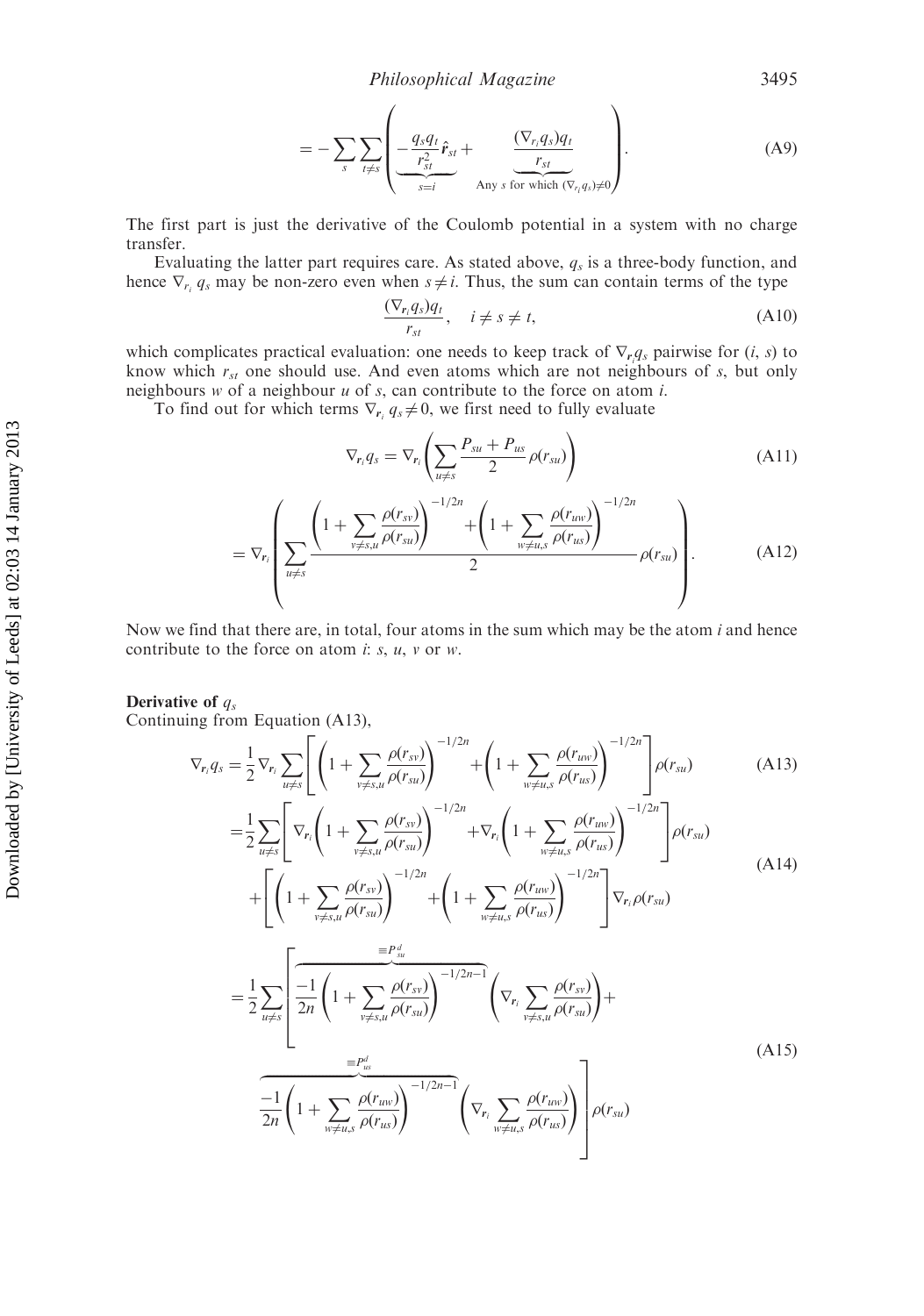+ 
$$
[P_{su} + P_{us}] \nabla_{r_i} \rho(r_{su})
$$
  
\n= $\frac{1}{2} \sum_{u \neq s} \left[ P_{su}^d \left( \sum_{v \neq s, u} \frac{\rho(r_{su})(\nabla_{r_i} \rho(r_{sv})) - \rho(r_{sv})(\nabla_{r_i} \rho(r_{su}))}{\rho(r_{su})^2} \right) + P_{us}^d \left( \sum_{w \neq u, s} \frac{\rho(r_{us})(\nabla_{r_i} \rho(r_{uw})) - \rho(r_{uw})(\nabla_{r_i} \rho(r_{us}))}{\rho(r_{us})^2} \right) \right) \rho(r_{su}) + [P_{su} + P_{us}] \nabla_{r_i} \rho(r_{su}).$ \n(A17)

Here the atom configuration can be illustrated as follows:



i.e.  $w$  is a neighbour of  $v$  but not necessarily  $s$ .

Now this can be handled depending on which index  $s$ ,  $u$ ,  $v$  or  $w$  equals  $i$ . In the following, we handle the four cases separately:

 $(A)$   $s = i$ 

$$
\nabla_{r_i} q_i = \frac{1}{2} \sum_{u \neq i} \left[ P_{iu}^d \left( \sum_{v \neq i, u} \frac{\rho(r_{iu})(\nabla_{r_i} \rho(r_{iv})) - \rho(r_{iv})(\nabla_{r_i} \rho(r_{iu}))}{\rho(r_{iu})^2} \right) \right. \\
\left. + P_{ui}^d \left( \sum_{w \neq u, i} \frac{\rho(r_{ui})(\nabla_{r_i} \rho(r_{uw})) - \rho(r_{uw})(\nabla_{r_i} \rho(r_{ui}))}{\rho(r_{ui})^2} \right) \right] \rho(r_{iu}) \\
+ [P_{iu} + P_{ui}]\nabla_{r_i} \rho(r_{iu}) \\
= \frac{1}{2} \sum_{u \neq i} P_{iu}^d \left( \sum_{v \neq i, u} \frac{\rho(r_{iu})(\nabla_{r_i} \rho(r_{iv})) - \rho(r_{iv})(\nabla_{r_i} \rho(r_{iu}))}{\rho(r_{iu})^2} \right) \rho(r_{iu}) \\
+ P_{ui}^d \left( \sum_{w \neq u, i} \frac{-\rho(r_{uw})(\nabla_{r_i} \rho(r_{ui}))}{\rho(r_{ui})^2} \right) \rho(r_{iu}) \\
+ [P_{iu} \nabla_{r_i} \rho(r_{iu}) + P_{ui} \nabla_{r_i} \rho(r_{iu})].
$$
\n(A18)

(B)  $u = i$ 

$$
\nabla_{r_i} q_s = \frac{1}{2} \sum_{i \neq s} \left[ P_{si}^d \left( \sum_{v \neq s,i} \frac{\rho(r_{si})(\nabla_{r_i} \rho(r_{sv})) - \rho(r_{sv})(\nabla_{r_i} \rho(r_{si}))}{\rho(r_{si})^2} \right) \right. \\
\left. + P_{is}^d \left( \sum_{v \neq i,s} \frac{\rho(r_{is})(\nabla_{r_i} \rho(r_{iw})) - \rho(r_{iw})(\nabla_{r_i} \rho(r_{is}))}{\rho(r_{is})^2} \right) \right] \rho(r_{si}) \\
= \frac{1}{2} \sum_{i \neq s} P_{si}^d \left( \sum_{v \neq s,i} \frac{-\rho(r_{sv})(\nabla_{r_i} \rho(r_{si}))}{\rho(r_{si})^2} \right) \rho(r_{si}) \\
+ P_{is}^d \left( \sum_{v \neq i,s} \frac{\rho(r_{is})(\nabla_{r_i} \rho(r_{iw})) - \rho(r_{iw})(\nabla_{r_i} \rho(r_{is}))}{\rho(r_{is})^2} \right) \rho(r_{si}) \\
+ \left[ P_{si} \nabla_{r_i} \rho(r_{si}) + P_{is} \nabla_{r_i} \rho(r_{si}) \right].
$$
\n(A19)